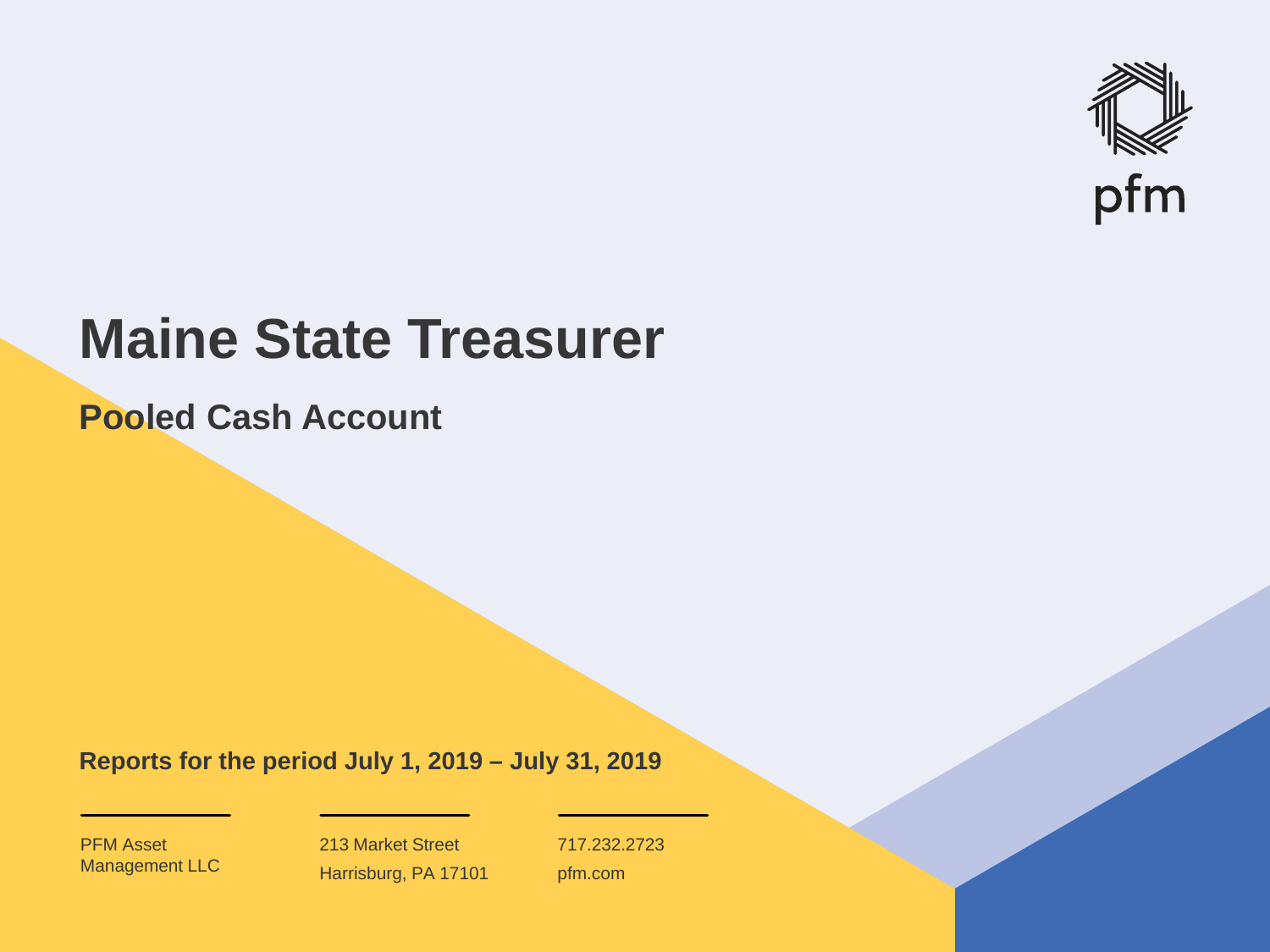#### **Maine State TreasurerActivity and Performance Summary For the Month Ending July 31, 2019**

### **Amortized Cost Basis Activity Summary**<br> **Amortized Cost Basis Return**

| <b>Beginning Amortized Cost Value</b>   |               | 1,760,663,370.24 | <b>Interest Earned</b>                       |
|-----------------------------------------|---------------|------------------|----------------------------------------------|
| Additions                               |               |                  |                                              |
| Contributions                           | 0.00          |                  | <b>Current Holdings</b>                      |
| Interest Received                       | 2,001,575.74  |                  | Cash and Equivalents<br>825,390.04           |
| <b>Accrued Interest Sold</b>            | 0.00          |                  | 0.00<br>Repurchase Agreement                 |
| Gain on Sales                           | 0.00          |                  | <b>Certificates of Deposit</b><br>474,444.67 |
| <b>Total Additions</b>                  |               | 2,001,575.74     | 0.00<br><b>Commercial Paper</b>              |
| Deductions                              |               |                  | U.S. Treasuries<br>362,178.88                |
| Withdrawals                             | 37,483,432.37 |                  | Federal Agency<br>793,937.49                 |
| <b>Accrued Interest Purchased</b>       | 160,457.43    |                  | 47,091.04<br>Corporate                       |
| Loss on Sales                           | 0.00          |                  |                                              |
|                                         |               |                  | <b>Sales and Maturities</b>                  |
| <b>Total Deductions</b>                 |               | (37,643,889.80)  | 0.00<br>Repurchase Agreement                 |
| Accretion (Amortization) for the Period |               | 927,868.45       | 0.00<br><b>Commercial Paper</b>              |
| <b>Ending Amortized Cost Value</b>      |               | 1,725,948,924.63 | <b>Certificates of Deposit</b><br>26,928.23  |
| <b>Ending Fair Value</b>                |               | 1,728,012,410.93 | 33,667.13<br>U.S. Treasuries                 |
| Unrealized Gain (Loss)                  |               | 2,063,486.30     | <b>Federal Agency</b><br>31,412.50           |
|                                         |               |                  |                                              |

|                                         |               |                  |                                |                        | <b>Accretion</b> |                            |                     |
|-----------------------------------------|---------------|------------------|--------------------------------|------------------------|------------------|----------------------------|---------------------|
| <b>Beginning Amortized Cost Value</b>   |               | 1,760,663,370.24 |                                | <b>Interest Earned</b> | (Amortization)   | <b>Realized Gain(Loss)</b> | <b>Total Income</b> |
| Additions                               |               |                  |                                |                        |                  |                            |                     |
| Contributions                           | 0.00          |                  | <b>Current Holdings</b>        |                        |                  |                            |                     |
| <b>Interest Received</b>                | 2,001,575.74  |                  | Cash and Equivalents           | 825,390.04             | 0.00             | 0.00                       | 825,390.04          |
| <b>Accrued Interest Sold</b>            | 0.00          |                  | Repurchase Agreement           | 0.00                   | 0.00             | 0.00                       | 0.00                |
| Gain on Sales                           | 0.00          |                  | <b>Certificates of Deposit</b> | 474,444.67             | 0.00             | 0.00                       | 474,444.67          |
| <b>Total Additions</b>                  |               | 2,001,575.74     | <b>Commercial Paper</b>        | 0.00                   | 632,572.12       | 0.00                       | 632,572.12          |
| Deductions                              |               |                  | U.S. Treasuries                | 362,178.88             | 243,724.08       | 0.00                       | 605,902.96          |
| Withdrawals                             | 37,483,432.37 |                  | Federal Agency                 | 793,937.49             | 25,536.71        | 0.00                       | 819,474.20          |
| <b>Accrued Interest Purchased</b>       | 160,457.43    |                  | Corporate                      | 47,091.04              | 4,626.54         | 0.00                       | 51,717.58           |
| Loss on Sales                           | 0.00          |                  |                                |                        |                  |                            |                     |
|                                         |               |                  | <b>Sales and Maturities</b>    |                        |                  |                            |                     |
| <b>Total Deductions</b>                 |               | (37,643,889.80)  | Repurchase Agreement           | 0.00                   | 0.00             | 0.00                       | 0.00                |
| Accretion (Amortization) for the Period |               | 927,868.45       | <b>Commercial Paper</b>        | 0.00                   | 0.00             | 0.00                       | 0.00                |
| <b>Ending Amortized Cost Value</b>      |               | 1,725,948,924.63 | <b>Certificates of Deposit</b> | 26,928.23              | 0.00             | 0.00                       | 26,928.23           |
| Ending Fair Value                       |               | 1,728,012,410.93 | U.S. Treasuries                | 33,667.13              | 19,512.25        | 0.00                       | 53,179.38           |
| Unrealized Gain (Loss)                  |               | 2,063,486.30     | <b>Federal Agency</b>          | 31,412.50              | 1,896.75         | 0.00                       | 33,309.25           |
|                                         |               |                  | Corporate                      | 0.00                   | 0.00             | 0.00                       | 0.00                |
|                                         |               |                  | Total                          | 2,595,049.98           | 927,868.45       | 0.00                       | 3,522,918.43        |

|                | <b>Twelve</b>         | Six                   |               |
|----------------|-----------------------|-----------------------|---------------|
|                | <b>Month Trailing</b> | <b>Month Trailing</b> | For the Month |
| Fed Funds      | 2.37%                 | 2.50%                 | 2.49%         |
| Overnight Repo | 2.43%                 | 2.54%                 | 2.55%         |
| 3 Month T-Bill | 2.30%                 | 2.33%                 | 2.13%         |
| 6 Month T-Bill | 2.39%                 | 2.35%                 | 2.08%         |
| 1 Year T-Note  | 2.45%                 | 2.32%                 | 2.02%         |
| 2 Year T-Note  | 2.46%                 | 2.19%                 | 1.84%         |
| 5 Year T-Note  | 2.49%                 | 2.18%                 | 1.83%         |
|                |                       |                       |               |
|                |                       |                       |               |

# **Annualized Comparative Rates of Return Summary of Amortized Cost Basis Return for the Period**

|                | <b>Twelve</b>         | Six                   |               |                                             | <b>Total Portfolio</b> | <b>Excluding Cash</b><br><b>Equivalents</b> |
|----------------|-----------------------|-----------------------|---------------|---------------------------------------------|------------------------|---------------------------------------------|
|                | <b>Month Trailing</b> | <b>Month Trailing</b> | For the Month | Interest Earned                             | 2,595,049.98           | 1,769,659.94                                |
| Fed Funds      | 2.37%                 | 2.50%                 | 2.49%         | Accretion (Amortization)                    | 927,868.45             | 927,868.45                                  |
| Overnight Repo | 2.43%                 | 2.54%                 | 2.55%         | Realized Gain (Loss) on Sales               | 0.00                   | 0.00                                        |
| 3 Month T-Bill | 2.30%                 | 2.33%                 | 2.13%         | Total Income on Portfolio                   | 3,522,918.43           | 2,697,528.39                                |
| 6 Month T-Bill | 2.39%                 | 2.35%                 | 2.08%         | Average Daily Historical Cost               | 1,736,538,971.71       | 1,327,571,229.77                            |
| 1 Year T-Note  | 2.45%                 | 2.32%                 | 2.02%         | Annualized Return                           | 2.39%                  | 2.39%                                       |
| 2 Year T-Note  | 2.46%                 | 2.19%                 | 1.84%         | Annualized Return Fiscal Year to Date       | 2.40%                  | 2.40%                                       |
| 5 Year T-Note  | 2.49%                 | 2.18%                 | 1.83%         | <b>Investment Advisory Fees</b>             | 14,583.34              | n/a                                         |
|                |                       |                       |               | Annualized Return (net of fees)             | 2.38%                  | n/a                                         |
|                |                       |                       |               | Weighted Average Effective Duration in Days | 233                    | 307                                         |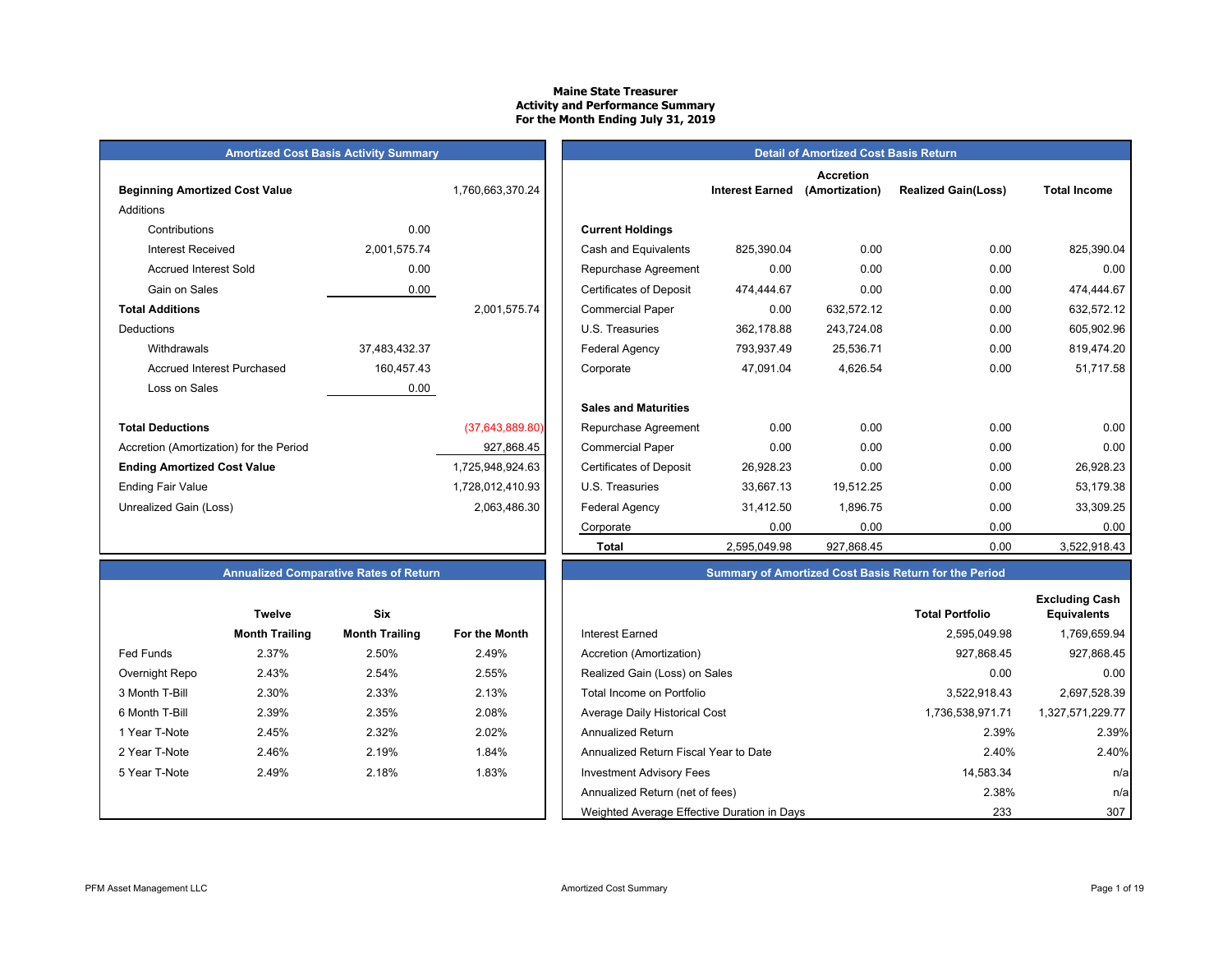#### **Maine State TreasurerActivity and Performance Summary For the Month Ending July 31, 2019**

## **Fair Value Basis Activity Summary**

### **Detail of Fair Value Basis Return**

| <b>Beginning Fair Value</b>         |               | 1,763,427,734.68 |                                |
|-------------------------------------|---------------|------------------|--------------------------------|
| Additions                           |               |                  |                                |
| Contributions                       | 0.00          |                  | <b>Current Holdings</b>        |
| Interest Received                   | 2,001,575.74  |                  | Cash and Equivalents           |
| <b>Accrued Interest Sold</b>        | 0.00          |                  | Repurchase Agreeme             |
| <b>Total Additions</b>              |               | 2,001,575.74     | <b>Certificates of Deposit</b> |
|                                     |               |                  | <b>Commercial Paper</b>        |
| Deductions                          |               |                  | U.S. Treasuries                |
| Withdrawals                         | 37,483,432.37 |                  | <b>Federal Agency</b>          |
| <b>Accrued Interest Purchased</b>   | 160,457.43    |                  | Corporate                      |
|                                     |               |                  |                                |
| <b>Total Deductions</b>             |               | (37,643,889.80)  | <b>Sales and Maturities</b>    |
|                                     |               |                  | Repurchase Agreeme             |
| Change in Fair Value for the Period |               | 226,990.31       | <b>Commercial Paper</b>        |
| <b>Ending Fair Value</b>            |               | 1,728,012,410.93 | <b>Certificates of Deposit</b> |

| Beginning Fair Value                |               | 1,763,427,734.68 |                                | <b>Interest Earned</b> | <b>Change in Fair Value</b> | <b>Total Income</b> |  |
|-------------------------------------|---------------|------------------|--------------------------------|------------------------|-----------------------------|---------------------|--|
| Additions                           |               |                  |                                |                        |                             |                     |  |
| Contributions                       | 0.00          |                  | <b>Current Holdings</b>        |                        |                             |                     |  |
| <b>Interest Received</b>            | 2,001,575.74  |                  | Cash and Equivalents           | 825,390.04             | 0.00                        | 825,390.04          |  |
| <b>Accrued Interest Sold</b>        | 0.00          |                  | Repurchase Agreement           | 0.00                   | 0.00                        | 0.00                |  |
| <b>Total Additions</b>              |               | 2,001,575.74     | <b>Certificates of Deposit</b> | 474,444.67             | 0.00                        | 474,444.67          |  |
|                                     |               |                  | <b>Commercial Paper</b>        | 0.00                   | 623,821.00                  | 623,821.00          |  |
| Deductions                          |               |                  | U.S. Treasuries                | 362,178.88             | 32,243.56                   | 394,422.44          |  |
| Withdrawals                         | 37,483,432.37 |                  | <b>Federal Agency</b>          | 793,937.49             | (435, 521.00)               | 358,416.49          |  |
| <b>Accrued Interest Purchased</b>   | 160,457.43    |                  | Corporate                      | 47,091.04              | (37,615.25)                 | 9,475.79            |  |
| <b>Total Deductions</b>             |               | (37,643,889.80)  | <b>Sales and Maturities</b>    |                        |                             |                     |  |
|                                     |               |                  | Repurchase Agreements          | 0.00                   | 0.00                        | 0.00                |  |
| Change in Fair Value for the Period |               | 226,990.31       | <b>Commercial Paper</b>        | 0.00                   | 0.00                        | 0.00                |  |
| <b>Ending Fair Value</b>            |               | 1,728,012,410.93 | <b>Certificates of Deposit</b> | 26,928.23              | 0.00                        | 26,928.23           |  |
|                                     |               |                  | U.S. Treasuries                | 33,667.13              | 13,025.00                   | 46,692.13           |  |
|                                     |               |                  | Federal Agency                 | 31,412.50              | 31,037.00                   | 62,449.50           |  |
|                                     |               |                  | Corporate                      | 0.00                   | 0.00                        | 0.00                |  |
|                                     |               |                  | Total                          | 2,595,049.98           | 226,990.31                  | 2,822,040.29        |  |

### **Annualized Comparative Rates of Return**

|                | <b>Twelve</b>         | Six                   |                      |
|----------------|-----------------------|-----------------------|----------------------|
|                | <b>Month Trailing</b> | <b>Month Trailing</b> | <b>For the Month</b> |
| Fed Funds      | 2.37%                 | 2.50%                 | 2.49%                |
| Overnight Repo | 2.43%                 | 2.54%                 | 2.55%                |
| 3 Month T-Bill | 2.34%                 | 2.49%                 | 2.15%                |
| 6 Month T-Bill | 2.53%                 | 2.74%                 | 2.26%                |
| 1 Year T-Note  | 2.91%                 | 3.18%                 | 0.73%                |
| 2 Year T-Note  | 3.82%                 | 4.15%                 | $-1.62%$             |
| 5 Year T-Note  | 7.46%                 | 8.07%                 | $-3.08%$             |

|                | <b>Twelve</b>         | <b>Six</b>            |               |                                             | <b>Total Portfolio</b> | <b>Excluding Cash</b><br><b>Equivalents</b> |
|----------------|-----------------------|-----------------------|---------------|---------------------------------------------|------------------------|---------------------------------------------|
|                | <b>Month Trailing</b> | <b>Month Trailing</b> | For the Month | Interest Earned                             | 2,595,049.98           | 1,769,659.94                                |
| Fed Funds      | 2.37%                 | 2.50%                 | 2.49%         | Change in Fair Value                        | 226,990.31             | 226,990.31                                  |
| Overnight Repo | 2.43%                 | 2.54%                 | 2.55%         | Total Income on Portfolio                   | 2.822.040.29           | 1,996,650.25                                |
| 3 Month T-Bill | 2.34%                 | 2.49%                 | 2.15%         | Average Daily Historical Cost               | 1,736,538,971.71       | 1,327,571,229.77                            |
| 6 Month T-Bill | 2.53%                 | 2.74%                 | 2.26%         | Annualized Return                           | .91%                   | 1.77%                                       |
| 1 Year T-Note  | 2.91%                 | 3.18%                 | 0.73%         | Annualized Return Fiscal Year to Date       | .92%                   | 1.78%                                       |
| 2 Year T-Note  | 3.82%                 | 4.15%                 | $-1.62%$      | Weighted Average Effective Duration in Days | 233                    | 307                                         |
| 5 Year T-Note  | 7.46%                 | 8.07%                 | $-3.08%$      |                                             |                        |                                             |
|                |                       |                       |               |                                             |                        |                                             |

**Summary of Fair Value Basis Return for the Period**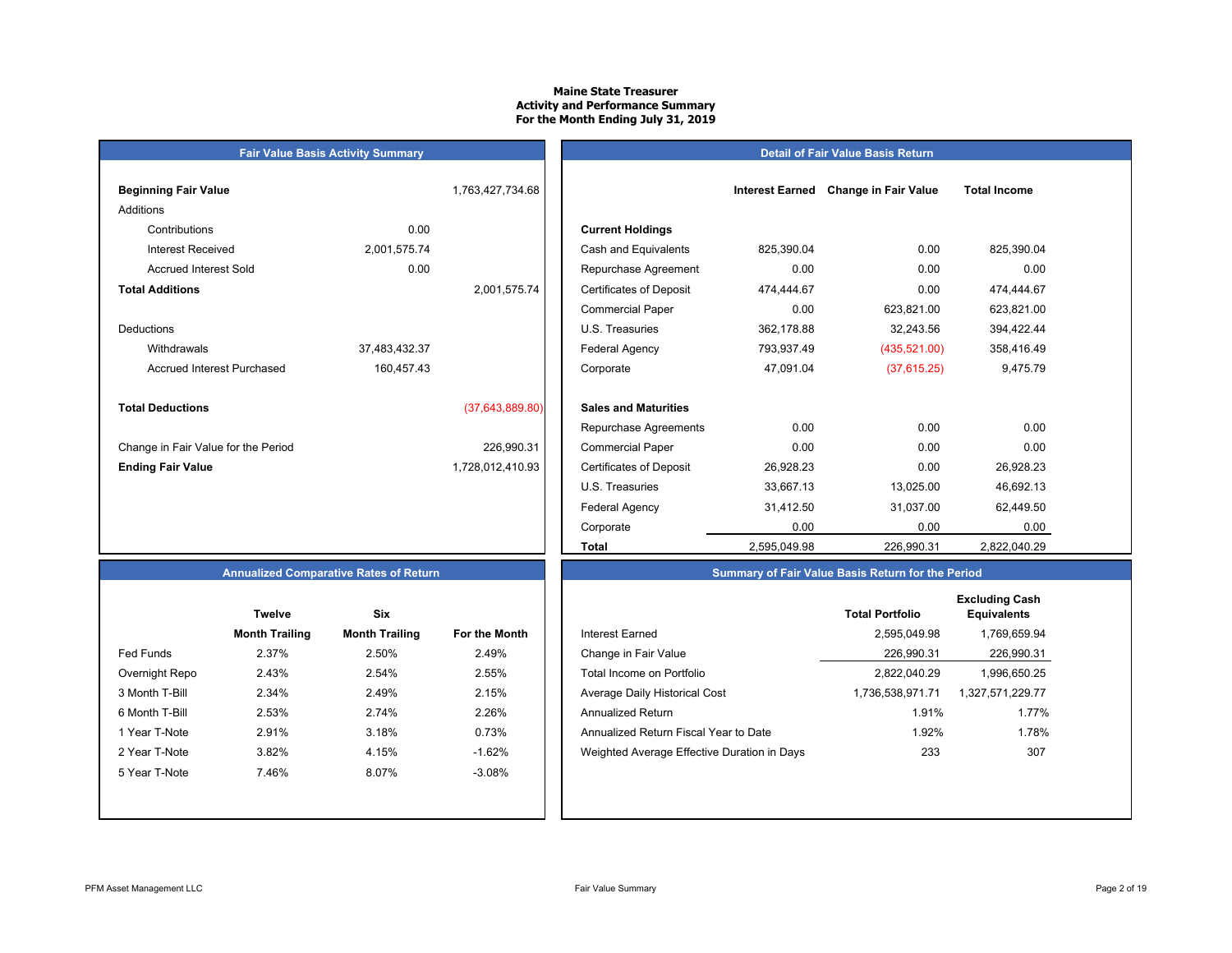#### **Maine State Treasurer Investments - By Security Type As of July 31, 2019**

| <b>Security Type</b>           | Original<br>Cost | Amortized<br>Cost | Fair<br>Value    | Accrued<br>Interest | Unrealized<br>Gain (Loss) | Weighted<br>Average<br><b>Final Maturity</b><br>(Days) | Weighted<br>Average<br><b>Effective</b><br><b>Duration</b><br>(Years) | Asset<br>Allocation | Weighted<br>Average<br>Yield |
|--------------------------------|------------------|-------------------|------------------|---------------------|---------------------------|--------------------------------------------------------|-----------------------------------------------------------------------|---------------------|------------------------------|
|                                |                  |                   |                  |                     |                           |                                                        |                                                                       |                     |                              |
| Cash and Cash Equivalents      | 417,000,000.00   | 417,000,000.00    | 417,000,000.00   | 825,387.46          | 0.00                      |                                                        | 0.00                                                                  | 24.1%               | 2.24%                        |
| Repurchase Agreements          | 0.00             | 0.00              | 0.00             | 0.00                | 0.00                      |                                                        |                                                                       | $0.0\%$             |                              |
| <b>Commercial Paper</b>        | 276.225.667.08   | 279, 165, 733.57  | 279.416.251.50   | 0.00                | 250.517.93                | 92                                                     | 0.25                                                                  | 16.2%               | 2.66%                        |
| <b>Certificates of Deposit</b> | 225,000,000.00   | 225.000.000.00    | 225.000.000.00   | 2,649,691.23        | 0.00                      | 384                                                    | 1.04                                                                  | 13.0%               | 2.45%                        |
| U.S. Treasuries                | 301,115,546.90   | 303,293,883.90    | 303,613,250.00   | 894,298.97          | 319,366.10                | 280                                                    | 0.75                                                                  | 17.6%               | 2.49%                        |
| U.S. Instrumentality           | 474,418,550.00   | 474.774.189.12    | 476,034,285.00   | 2,467,554.87        | 1,260,095.88              | 629                                                    | 1.11                                                                  | 27.5%               | 2.17%                        |
| Corporate                      | 26,719,792.85    | 26,715,118.04     | 26.948.624.43    | 246,190.81          | 233,506.39                | 666                                                    | 1.75                                                                  | 1.6%                | 2.33%                        |
| Total                          | 1,720,479,556.83 | 1,725,948,924.63  | 1,728,012,410.93 | 7,083,123.34        | 2,063,486.30              | 298                                                    | 0.64                                                                  | 100.0%              | 2.36%                        |

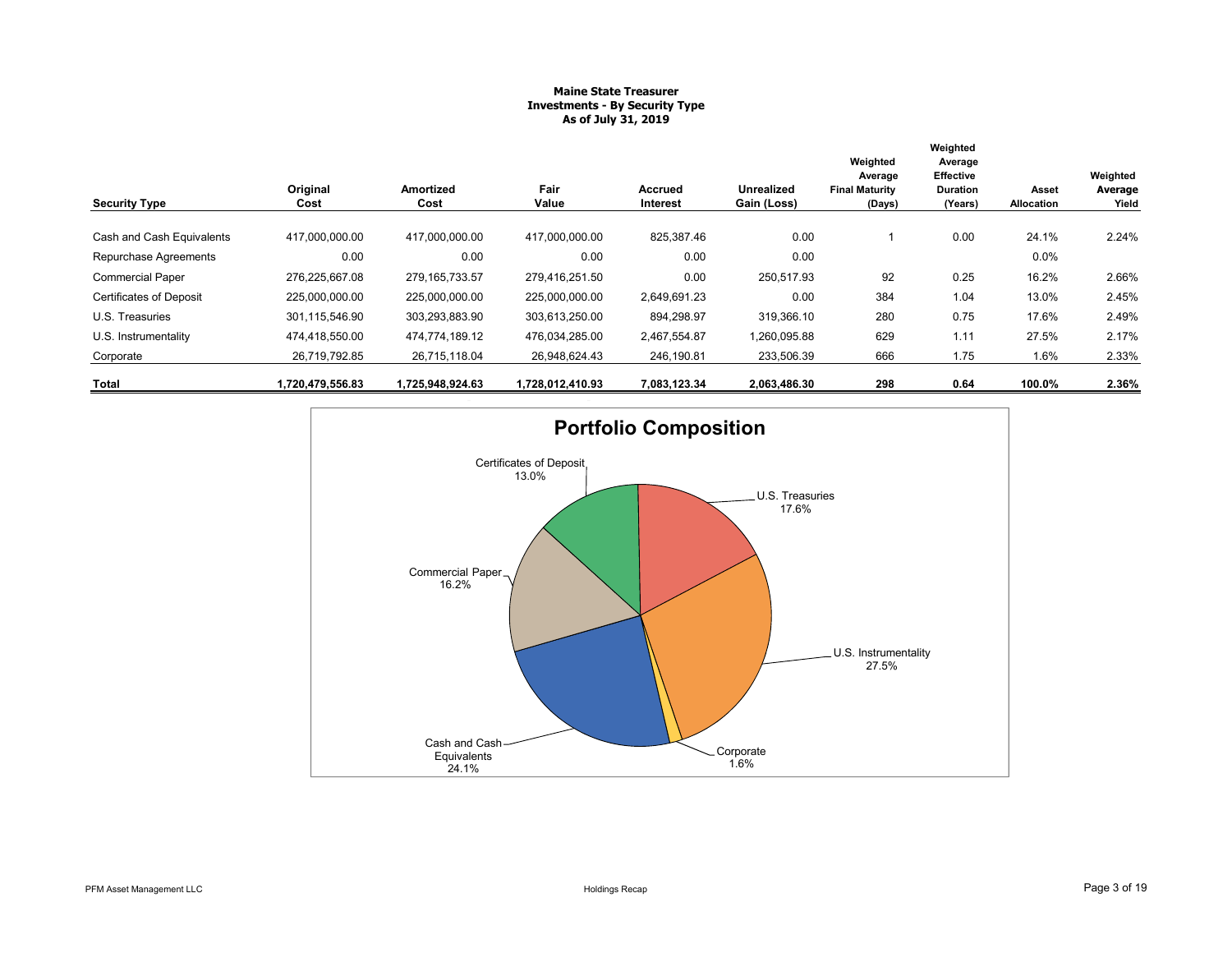### **Maine State Treasurer Investments - By Maturity As of July 31, 2019**

| <b>Maturity Distribution</b> | <b>Original Cost</b><br>July 31, 2019 | Percentage | <b>Original Cost</b><br>June 30, 2019 |
|------------------------------|---------------------------------------|------------|---------------------------------------|
|                              |                                       |            |                                       |
| Overnight                    | 417,000,000.00                        | 24.2%      | 428,000,000.00                        |
| Under 90 Days                | 421,845,309.84                        | 24.5%      | 397,554,104.11                        |
| 90 to 180 Days               | 293,200,561.95                        | 17.0%      | 197,866,699.49                        |
| 180 Days to 1 Year           | 89,832,700.00                         | 5.2%       | 304, 153, 808.82                      |
| 1 to 2 Years                 | 174,851,656.25                        | 10.2%      | 201,851,656.25                        |
| 2 to 3 Years                 | 323,749,328.79                        | 18.8%      | 226,391,642.85                        |
| Over 3 Years                 |                                       | $0.0\%$    |                                       |
| Totals \$                    | 1,720,479,556.83                      | 100.0%     | \$<br>1,755,817,911.52                |

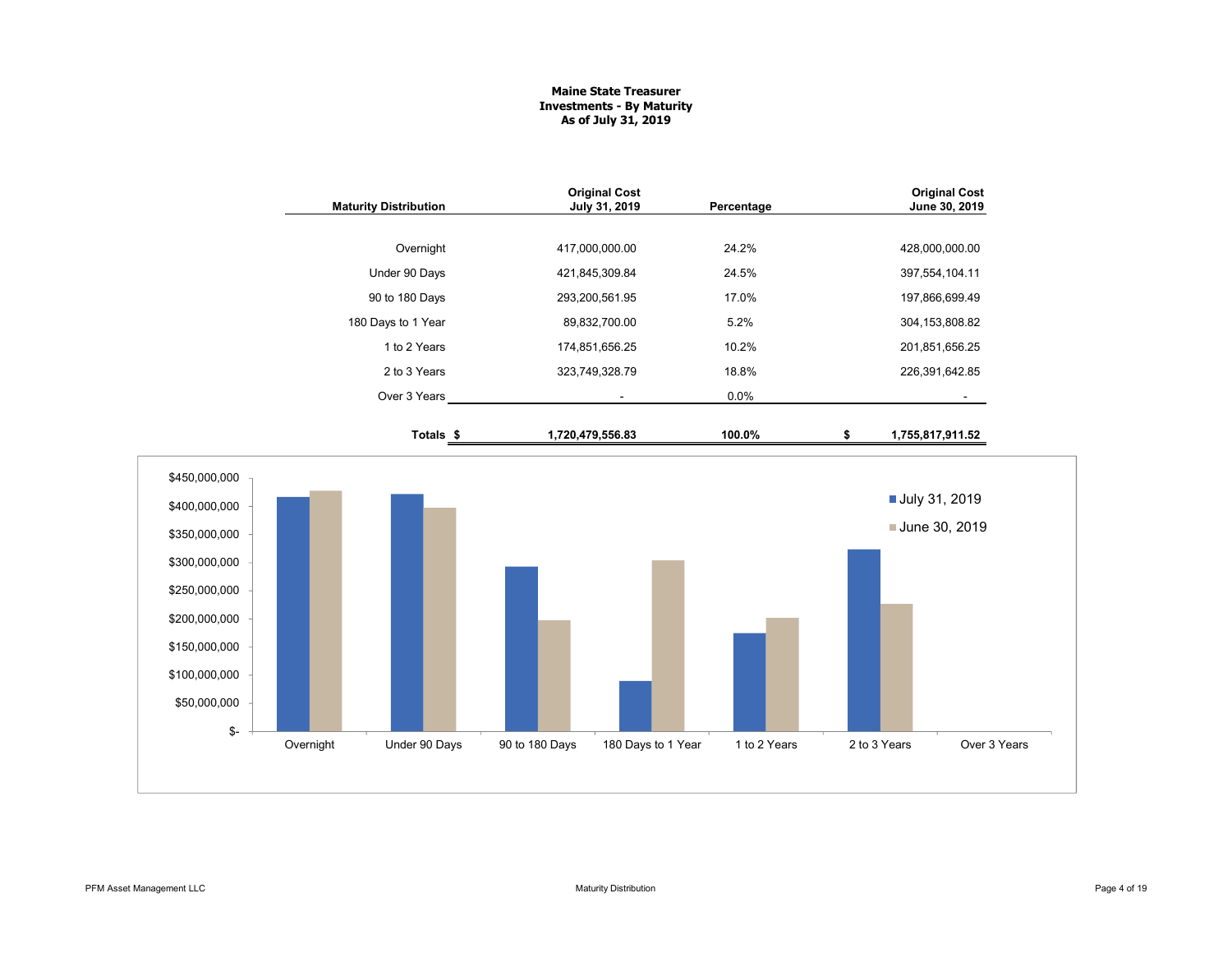| <b>DESCRIPTION</b>                 | <b>PURCHASE</b><br><b>DATE</b> | <b>COUPON DATE / CALL</b><br><b>RATE</b> | <b>MATURITY</b><br>PAR VALUE<br><b>DATE</b> | ORIGINAL<br><b>INTEREST</b><br><b>PURCHASE</b> | COST/ACCRUED AMORTIZED COST/<br>(AMORTIZATION) | <b>FAIR</b><br>ACCRETION VALUE/CHANGE IN UNREALIZED GAIN<br><b>FAIR VALUE</b> | (LOSS) | AI PURCHASED | <b>INTEREST</b><br><b>RECEIVED</b> | <b>INTEREST</b><br><b>EARNED</b> | <b>TOTAL</b><br><b>ACCRUED</b> | %<br>INTEREST ALLOCATION | YIELD |
|------------------------------------|--------------------------------|------------------------------------------|---------------------------------------------|------------------------------------------------|------------------------------------------------|-------------------------------------------------------------------------------|--------|--------------|------------------------------------|----------------------------------|--------------------------------|--------------------------|-------|
| <b>CASH AND EQUIVALENTS</b>        |                                |                                          |                                             |                                                |                                                |                                                                               |        |              |                                    |                                  |                                |                          |       |
| <b>BAR HARBOR BANK &amp; TRUST</b> | 07/31/19                       | 2.300 V                                  | 7,000,000.00                                | 7,000,000.00<br>0.00                           | 7,000,000.00<br>0.00                           | 7,000,000.00<br>0.00                                                          | 0.00   | 0.00         | 39,214.77                          | 12,686.30                        | 12,686.30                      | 0.41%                    | 2.300 |
| <b>CITIZENS BANK</b>               | 07/31/19                       | 2.270 V                                  | 72,000,000.00                               | 72,000,000.00<br>0.00                          | 72,000,000.00<br>0.00                          | 72,000,000.00<br>0.00                                                         | 0.00   | 0.00         | 128,091.51                         | 96,302.91                        | 96,302.91                      | 4.17%                    | 2.270 |
| <b>BANGOR SAVINGS BANK NOW</b>     | 07/31/19                       | 2.250 V                                  | 0.00                                        | 0.00<br>0.00                                   | 0.00<br>0.00                                   | 0.00<br>0.00                                                                  | 0.00   | 0.00         | 36,749.59                          | 43,567.12                        | 43,567.12                      | 0.00%                    | 2.250 |
| <b>TD BANK</b>                     | 07/31/19                       | 2.200 V                                  | 200,000,000.00                              | 200,000,000.00<br>0.00                         | 200.000.000.00<br>0.00                         | 200.000.000.00<br>0.00                                                        | 0.00   | 0.00         | 148,479.09                         | 441,775.34                       | 441,775.34                     | 11.57%                   | 2.200 |
| ANDROSCOGGIN BANK                  | 07/31/19                       | 2.300 V                                  | 25,000,000.00                               | 25,000,000.00<br>0.00                          | 25.000.000.00<br>0.00                          | 25.000.000.00<br>0.00                                                         | 0.00   | 0.00         | 46.993.28                          | 53.944.66                        | 53,944.66                      | 1.45%                    | 2.300 |
| <b>BATH SAVINGS</b>                | 07/31/19                       | 2.300 V                                  | 14,000,000.00                               | 14,000,000.00<br>0.00                          | 14,000,000.00<br>0.00                          | 14.000.000.00<br>0.00                                                         | 0.00   | 0.00         | 26,316.24                          | 29,115.65                        | 29,115.65                      | 0.81%                    | 2.300 |
| <b>CAMDEN NATIONAL BANK</b>        | 07/31/19                       | 2.270 V                                  | 74,000,000.00                               | 74,000,000.00<br>0.00                          | 74,000,000.00<br>0.00                          | 74.000.000.00<br>0.00                                                         | 0.00   | 0.00         | 103,534.33                         | 85,230.64                        | 85,230.64                      | 4.28%                    | 2.270 |
| <b>FIRST NATIONAL</b>              | 07/31/19                       | 2.280 V                                  | 25,000,000.00                               | 25,000,000.00<br>0.00                          | 25,000,000.00<br>0.00                          | 25,000,000.00<br>0.00                                                         | 0.00   | 0.00         | 50,349.45                          | 50,171.23                        | 50,171.23                      | 1.45%                    | 2.280 |
| MISCELLAENOUS INCOME               | 07/31/19                       | 0.000V                                   | 0.00                                        | 0.00<br>0.00                                   | 0.00<br>0.00                                   | 0.00<br>0.00                                                                  | 0.00   | 0.00         | 2.58                               | 2.58                             | 0.00                           | 0.00%                    | 0.000 |
| <b>TOTAL</b>                       |                                |                                          | 417.000.000.00                              | 417.000.000.00<br>0.00                         | 417,000,000.00<br>0.00                         | 417.000.000.00<br>0.00                                                        | 0.00   | 0.00         | 579,730.84                         | 825,390.04                       | 825,387.46                     | 24.13%                   | 2.240 |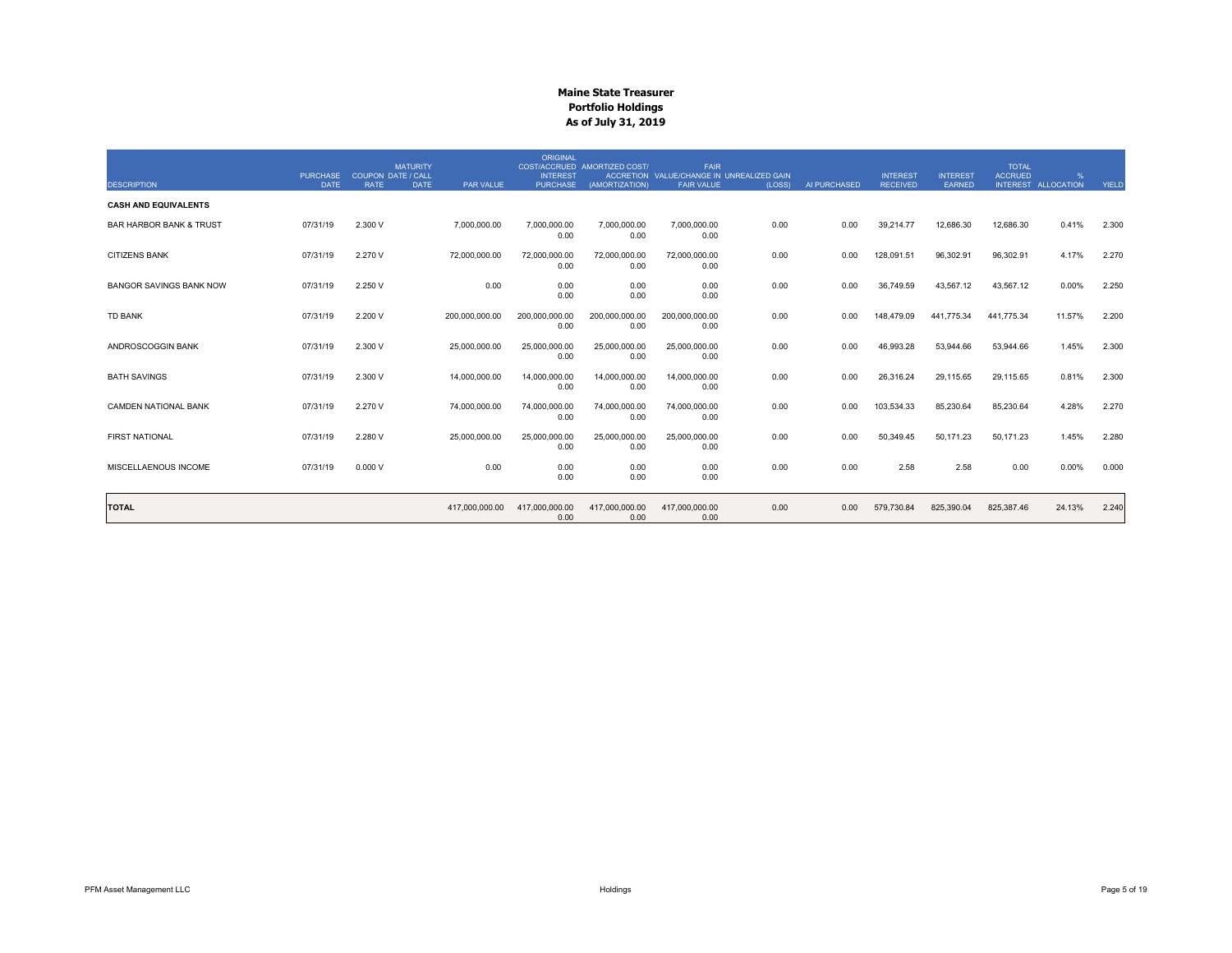|                                                   |                                            |             | <b>MATURITY</b> |                | <b>ORIGINAL</b>                    | COST/ACCRUED AMORTIZED COST/    | <b>FAIR</b>                                                    |            |              |                                    |                                  | <b>TOTAL</b>   |                     |       |
|---------------------------------------------------|--------------------------------------------|-------------|-----------------|----------------|------------------------------------|---------------------------------|----------------------------------------------------------------|------------|--------------|------------------------------------|----------------------------------|----------------|---------------------|-------|
| <b>DESCRIPTION</b>                                | PURCHASE COUPON DATE / CALL<br><b>DATE</b> | <b>RATE</b> | <b>DATE</b>     | PAR VALUE      | <b>INTEREST</b><br><b>PURCHASE</b> | (AMORTIZATION)                  | ACCRETION VALUE/CHANGE IN UNREALIZED GAIN<br><b>FAIR VALUE</b> | (LOSS)     | AI PURCHASED | <b>INTEREST</b><br><b>RECEIVED</b> | <b>INTEREST</b><br><b>EARNED</b> | <b>ACCRUED</b> | INTEREST ALLOCATION | YIELD |
|                                                   |                                            |             |                 |                |                                    |                                 |                                                                |            |              |                                    |                                  |                |                     |       |
| <b>COMMERCIAL PAPER</b>                           |                                            |             |                 |                |                                    |                                 |                                                                |            |              |                                    |                                  |                |                     |       |
| CREDIT AGRICOLE CIB NY COMM PAPER<br>22533UV59    | 02/04/19                                   | 0.000       | 08/05/19        | 25,000,000.00  | 24.665.069.44<br>0.00              | 24.992.639.00<br>57,048.75      | 24,991,825.00<br>52,950.00                                     | (814.00)   | 0.00         | 0.00                               | 0.00                             | 0.00           | 1.45%               | 2.686 |
| CREDIT AGRICOLE CIB NY COMM PAPER<br>22533UV59    | 03/01/19                                   | 0.000       | 08/05/19        | 17,000,000.00  | 16,812,428.61<br>0.00              | 16,995,221.13<br>37,036.37      | 16,994,441.00<br>36,006.00                                     | (780.13)   | 0.00         | 0.00                               | 0.00                             | 0.00           | 0.98%               | 2.558 |
| CANADIAN IMPERIAL HOLDING COMM PAPER<br>13607FVG8 | 11/19/18                                   | 0.000       | 08/16/19        | 25,000,000.00  | 24,460,562.50<br>0.00              | 24,970,031.25<br>61,935.50      | 24,974,250.00<br>55,450.00                                     | 4,218.75   | 0.00         | 0.00                               | 0.00                             | 0.00           | 1.45%               | 2.940 |
| DEXIA CREDIT LOCAL SA NY COMM PAPER<br>25214PNF6  | 01/08/19                                   | 0.000       | 09/05/19        | 25,000,000.00  | 24,541,666.67<br>0.00              | 24,933,159.75<br>59,201.50      | 24,944,000.00<br>53,750.00                                     | 10,840.25  | 0.00         | 0.00                               | 0.00                             | 0.00           | 1.44%               | 2.801 |
| MUFG BANK LTD/NY COMM PAPER<br>62479MWP4          | 03/01/19                                   | 0.000       | 09/23/19        | 17,000,000.00  | 16.744.159.44<br>0.00              | 16,934,176.85<br>38,500.24      | 16.942.115.00<br>38,743.00                                     | 7.938.15   | 0.00         | 0.00                               | 0.00                             | 0.00           | 0.98%               | 2.670 |
| NATIXIS NY BRANCH COMM PAPER<br>63873KWW3         | 04/26/19                                   | 0.000       | 09/30/19        | 8,500,000.00   | 8,406,214.31<br>0.00               | 8,464,158.31<br>18,518.19       | 8,468,601.00<br>18,292.00                                      | 4,442.69   | 0.00         | 0.00                               | 0.00                             | 0.00           | 0.49%               | 2.558 |
| BNP PARIBAS NY BRANCH COMM PAPER<br>09659CX78     | 03/01/19                                   | 0.000       | 10/07/19        | 17,000,000.00  | 16,731,966.67<br>0.00              | 16,918,371.61<br>37,768.22      | 16,927,461.00<br>35,819.00                                     | 9,089.39   | 0.00         | 0.00                               | 0.00                             | 0.00           | 0.98%               | 2.621 |
| BNP PARIBAS NY BRANCH COMM PAPER<br>09659CX78     | 04/10/19                                   | 0.000       | 10/07/19        | 23,000,000.00  | 22.707.900.00<br>0.00              | 22.891.273.94<br>50,306.06      | 22.901.859.00<br>48,461.00                                     | 10,585.06  | 0.00         | 0.00                               | 0.00                             | 0.00           | 1.33%               | 2.573 |
| MUFG BANK LTD/NY COMM PAPER<br>62479MZL0          | 03/25/19                                   | 0.000       | 12/20/19        | 25,000,000.00  | 24,508,750.00<br>0.00              | 24,743,458.25<br>56,402.75      | 24,781,275.00<br>56,300.00                                     | 37,816.75  | 0.00         | 0.00                               | 0.00                             | 0.00           | 1.43%               | 2.673 |
| JP MORGAN SECURITIES LLC COMM PAPER<br>46640PAH6  | 04/22/19                                   | 0.000       | 01/17/20        | 40,000,000.00  | 39,232,000.00<br>0.00              | 39,519,288.80<br>88.177.60      | 39,599,000.00<br>100,200.00                                    | 79,711.20  | 0.00         | 0.00                               | 0.00                             | 0.00           | 2.29%               | 2.610 |
| MUFG BANK LTD/NY COMM PAPER<br>62479LAH8          | 04/26/19                                   | 0.000       | 01/17/20        | 8,500,000.00   | 8,335,449.44<br>0.00               | 8,395,454.68<br>19,176.94       | 8,411,574.50<br>18,700.00                                      | 16,119.82  | 0.00         | 0.00                               | 0.00                             | 0.00           | 0.49%               | 2.672 |
| TOYOTA MOTOR CREDIT CORP COMM PAPER<br>89233GAH9  | 04/29/19                                   | 0.000       | 01/17/20        | 50,000,000.00  | 49.079.500.00<br>0.00              | 49.408.500.00<br>108,500.00     | 49,479,850.00<br>109,150.00                                    | 71,350.00  | 0.00         | 0.00                               | 0.00                             | 0.00           | 2.86%               | 2.567 |
| <b>TOTAL</b>                                      |                                            |             |                 | 281.000.000.00 | 276.225.667.08<br>0.00             | 279, 165, 733. 57<br>632,572.12 | 279.416.251.50<br>623.821.00                                   | 250,517.93 | 0.00         | 0.00                               | 0.00                             | 0.00           | 16.17%              | 2.660 |
| <b>CERTIFICATES OF DEPOSIT</b>                    |                                            |             |                 |                |                                    |                                 |                                                                |            |              |                                    |                                  |                |                     |       |
| BAR HARBOR BK & TRUST CERT DEPOS                  | 08/03/18                                   | 2.511       | 08/03/19        | 20.000.000.00  | 20.000.000.00<br>0.00              | 20.000.000.00<br>0.00           | 20.000.000.00<br>0.00                                          | 0.00       | 0.00         | 0.00                               | 43.243.27                        | 506.364.83     | 1.16%               | 2.550 |
| BAR HARBOR BANK & TRUST CERT DEPOS                | 08/08/17                                   | 1.900       | 08/08/19        | 25,000,000.00  | 25,000,000,00<br>0.00              | 25,000,000.00<br>0.00           | 25.000.000.00<br>0.00                                          | 0.00       | 0.00         | 0.00                               | 40,902.78                        | 953.958.33     | 1.45%               | 1.874 |
| CAMDEN NATIONAL BANK CERT DEPOS                   | 04/17/19                                   | 2.550       | 01/17/20        | 20,000,000.00  | 20,000,000.00<br>0.00              | 20,000,000.00<br>0.00           | 20,000,000.00<br>0.00                                          | 0.00       | 0.00         | 0.00                               | 43,916.67                        | 150,166.67     | 1.16%               | 2.550 |
| CAMDEN NATIONAL BANK CERT DEPOS                   | 04/08/19                                   | 2.600       | 04/08/20        | 50,000,000.00  | 50.000.000.00<br>0.00              | 50,000,000.00<br>0.00           | 50.000.000.00<br>0.00                                          | 0.00       | 0.00         | 0.00                               | 111.944.45                       | 415,277.78     | 2.89%               | 2.626 |
| BANGOR SAVINGS BANK CERT DEPOS                    | 04/08/19                                   | 2.650       | 10/08/20        | 5,000,000.00   | 5,000,000.00<br>0.00               | 5,000,000.00<br>0.00            | 5,000,000.00<br>0.00                                           | 0.00       | 0.00         | 0.00                               | 11,409.72                        | 42,326.39      | 0.29%               | 2.659 |
| BANGOR SAVINGS BANK CERT DEPOS                    | 04/08/19                                   | 2.700       | 04/08/21        | 15,000,000.00  | 15,000,000.00<br>0.00              | 15,000,000.00<br>0.00           | 15,000,000.00<br>0.00                                          | 0.00       | 0.00         | 0.00                               | 34,875.00                        | 129,375.00     | 0.87%               | 2.690 |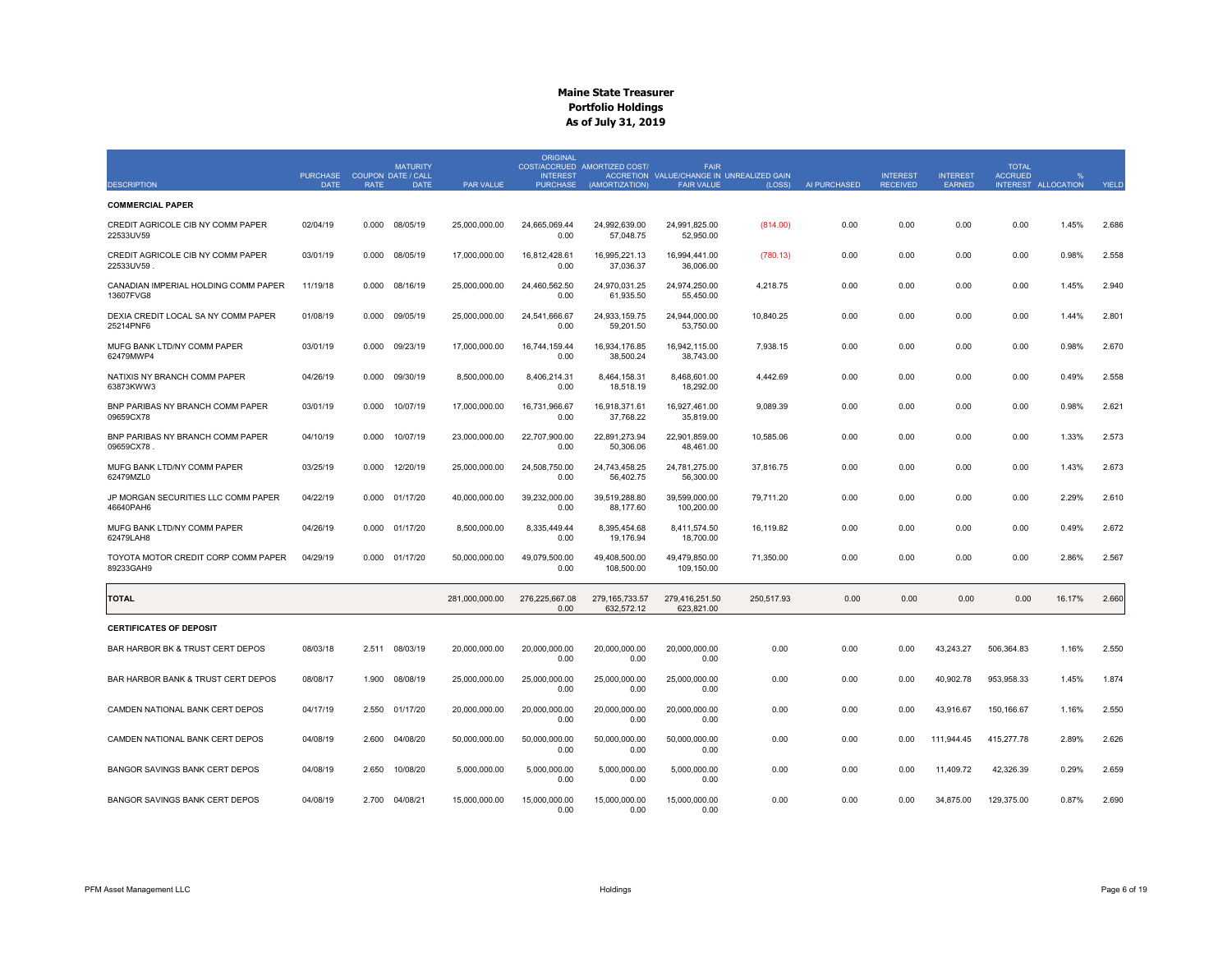|                                           |                                            |             | <b>MATURITY</b> |                | <b>ORIGINAL</b>                    | COST/ACCRUED AMORTIZED COST/ | <b>FAIR</b>                                                    |              |              |                                    |                           | <b>TOTAL</b>            |                            |       |
|-------------------------------------------|--------------------------------------------|-------------|-----------------|----------------|------------------------------------|------------------------------|----------------------------------------------------------------|--------------|--------------|------------------------------------|---------------------------|-------------------------|----------------------------|-------|
| <b>DESCRIPTION</b>                        | PURCHASE COUPON DATE / CALL<br><b>DATE</b> | <b>RATE</b> | <b>DATE</b>     | PAR VALUE      | <b>INTEREST</b><br><b>PURCHASE</b> | (AMORTIZATION)               | ACCRETION VALUE/CHANGE IN UNREALIZED GAIN<br><b>FAIR VALUE</b> | (LOSS)       | AI PURCHASED | <b>INTEREST</b><br><b>RECEIVED</b> | <b>INTEREST</b><br>EARNED | <b>ACCRUED</b>          | O/2<br>INTEREST ALLOCATION | YIELD |
| PEOPLES UNITED CERT DEPOS                 | 04/18/19                                   | 2.550       | 04/18/21        | 15,000,000.00  | 15,000,000.00<br>0.00              | 15,000,000.00<br>0.00        | 15,000,000.00<br>0.00                                          | 0.00         | 0.00         | 0.00                               | 32,937.50                 | 111,562.50              | 0.87%                      | 2.544 |
| PEOPLES UNITED CERT DEPOS                 | 04/22/19                                   |             | 2.550 04/22/21  | 25.000.000.00  | 25.000.000.00<br>0.00              | 25.000.000.00<br>0.00        | 25.000.000.00<br>0.00                                          | 0.00         | 0.00         | 0.00                               | 54.895.83                 | 178.854.17              | 1.45%                      | 2.589 |
| BAR HARBOR BANK & TRUST CERT DEPOS        | 06/12/19                                   | 2.330       | 06/12/21        | 50,000,000.00  | 50,000,000.00<br>0.00              | 50,000,000.00<br>0.00        | 50,000,000.00<br>0.00                                          | 0.00         | 0.00         | 0.00                               | 100,319.45                | 161,805.56              | 2.89%                      | 2.290 |
| <b>TOTAL</b>                              |                                            |             |                 | 225,000,000.00 | 225.000.000.00<br>0.00             | 225,000,000.00<br>0.00       | 225,000,000,00<br>0.00                                         | 0.00         | 0.00         | 0.00                               |                           | 474,444.67 2,649,691.23 | 13.0%                      | 2.450 |
| <b>U.S. TREASURIES</b>                    |                                            |             |                 |                |                                    |                              |                                                                |              |              |                                    |                           |                         |                            |       |
| US TREASURY NOTES<br>912828D80            | 08/09/18                                   | 1.625       | 08/31/19        | 15,000,000.00  | 14,862,304.69<br>0.00              | 14,989,340.40<br>11,014.95   | 14,993,160.00<br>9,690.00                                      | 3,819.60     | 0.00         | 0.00                               | 20,533.29                 | 102,004.08              | 0.87%                      | 2.508 |
| <b>US TREASURY NOTES</b><br>912828D80     | 09/20/18                                   | 1.625       | 08/31/19        | 25,000,000.00  | 24,775,390.63<br>0.00              | 24,980,518.75<br>20,130.50   | 24,988,600.00<br>16,150.00                                     | 8,081.25     | 0.00         | 0.00                               | 34,222.14                 | 170,006.79              | 1.45%                      | 2.593 |
| US TREASURY NOTES<br>912828F39            | 03/01/19                                   | 1.750       | 09/30/19        | 23,500,000.00  | 23,395,351.56<br>0.00              | 23,470,564.14<br>15,208.73   | 23,484,161.00<br>8,953.50                                      | 13,596.86    | 0.00         | 0.00                               | 34,832.65                 | 138,206.97              | 1.36%                      | 2.524 |
| US TREASURY NOTES<br>912828TR1            | 09/18/18                                   | 1.000       | 09/30/19        | 30,000,000.00  | 29,513,671.88<br>0.00              | 29,922,283.20<br>40,153.80   | 29,943,300.00<br>28,860.00                                     | 21,016.80    | 0.00         | 0.00                               | 25,409.83                 | 100,819.67              | 1.73%                      | 2.601 |
| <b>US TREASURY NOTES</b><br>912828TR1.    | 09/28/18                                   | 1.000       | 09/30/19        | 20.000.000.00  | 19.677.343.75<br>0.00              | 19.947.046.00<br>27,359.60   | 19.962.200.00<br>19,240.00                                     | 15.154.00    | 0.00         | 0.00                               | 16.939.89                 | 67.213.11               | 1.16%                      | 2.636 |
| US TREASURY NOTES<br>912828F62            | 10/04/18                                   | 1.500       | 10/31/19        | 25,000,000.00  | 24,690,429.69<br>0.00              | 24,928,173.75<br>24,468.50   | 24,954,100.00<br>5,850.00                                      | 25,926.25    | 0.00         | 0.00                               | 31,589.67                 | 94,769.02               | 1.44%                      | 2.677 |
| <b>US TREASURY NOTES</b><br>912828G61     | 10/31/18                                   | 1.500       | 11/30/19        | 25,000,000.00  | 24,677,734.38<br>0.00              | 24,900,810.00<br>25,412.25   | 24,940,425.00<br>4,875.00                                      | 39,615.00    | 0.00         | 0.00                               | 31,762.29                 | 63,524.59               | 1.44%                      | 2.716 |
| US TREASURY NOTES<br>9128283N8            | 11/08/18                                   | 1.875       | 12/31/19        | 30,000,000.00  | 29,692,968.75<br>0.00              | 29.888.304.30<br>22,780.20   | 29,969,520.00<br>(5,880.00)                                    | 81,215.70    | 0.00         | 0.00                               | 47,384.51                 | 48,913.04               | 1.73%                      | 2.789 |
| US TREASURY NOTES<br>912828H52            | 10/04/18                                   | 1.250       | 01/31/20        | 25,000,000.00  | 24,517,578.13<br>0.00              | 24,816,775.75<br>31,122.50   | 24,883,800.00<br>6,850.00                                      | 67,024.25    | 0.00         | 146,875.00                         | 17,371.97                 | 849.18                  | 1.44%                      | 2.744 |
| US TREASURY NOTES<br>912828H52            | 03/01/19                                   | 1.250       | 01/31/20        | 23,500,000.00  | 23,228,281.25<br>0.00              | 23,352,404.49<br>25,145.47   | 23,390,772.00<br>6,439.00                                      | 38,367.51    | 0.00         | 156,250.00                         | 34,517.15                 | 798.23                  | 1.35%                      | 2.529 |
| US TREASURY N/B NOTES<br>9128283G3        | 04/23/19                                   | 1.750       | 11/15/20        | 10,000,000.00  | 9,897,656.25<br>0.00               | 9,915,358.00<br>5,458.40     | 9,966,800.00<br>(18,360.00)                                    | 51,442.00    | 0.00         | 0.00                               | 14,741.85                 | 37,092.39               | 0.58%                      | 2.422 |
| US TREASURY N/B NOTES<br>912828XG0        | 07/08/19                                   | 2.125       | 06/30/22        | 27,000,000.00  | 27,241,523.44<br>12,472.83         | 27,236,359.62<br>(5, 163.82) | 27,206,712.00<br>(34, 811.44)                                  | (29,647.62)  | (12, 472.83) | 0.00                               | 37,418.47                 | 49,891.30               | 1.57%                      | 1.815 |
| UNITED STATES TREASURY NOTES<br>9128287C8 | 07/19/19                                   |             | 1.750 07/15/22  | 25,000,000.00  | 24,945,312.50<br>4,755.43          | 24,945,945.50<br>633.00      | 24,929,700.00<br>(15,612.50)                                   | (16, 245.50) | (4,755.43)   | 0.00                               | 15,455.17                 | 20,210.60               | 1.44%                      | 1.826 |
| <b>TOTAL</b>                              |                                            |             |                 | 304.000.000.00 | 301.115.546.90<br>17,228.26        | 303.293.883.90<br>243,724.08 | 303.613.250.00<br>32,243.56                                    | 319,366.10   | (17, 228.26) | 303,125.00                         | 362,178.88                | 894,298.97              | 17.57%                     | 2.493 |
| <b>FEDERAL AGENCY SECURITIES</b>          |                                            |             |                 |                |                                    |                              |                                                                |              |              |                                    |                           |                         |                            |       |
| <b>FNMA NOTES</b><br>3135G0P49            | 09/07/16                                   |             | 1.000 08/28/19  | 15,000,000.00  | 15,011,700.00<br>0.00              | 15,000,298.50<br>(331.80)    | 14,986,455.00<br>14,925.00                                     | (13,843.50)  | 0.00         | 0.00                               | 12,500.00                 | 63,750.00               | 0.87%                      | 0.973 |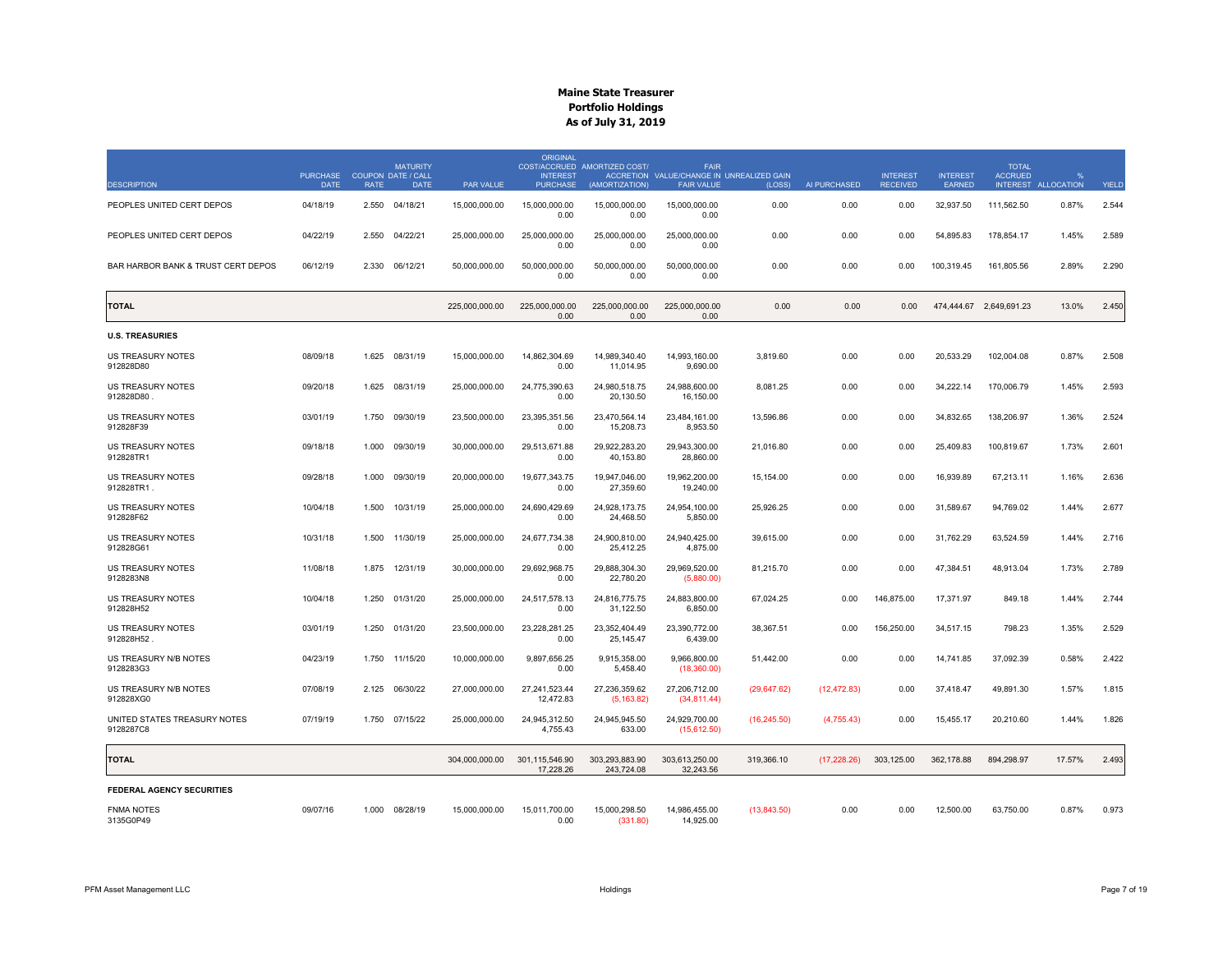|                                            | PURCHASE COUPON DATE / CALL |             | <b>MATURITY</b>      |               | <b>ORIGINAL</b><br><b>INTEREST</b> | COST/ACCRUED AMORTIZED COST/ | <b>FAIR</b><br>ACCRETION VALUE/CHANGE IN UNREALIZED GAIN |              |              | <b>INTEREST</b> | <b>INTEREST</b> | <b>TOTAL</b><br><b>ACCRUED</b> | $Q_{c}$             |       |
|--------------------------------------------|-----------------------------|-------------|----------------------|---------------|------------------------------------|------------------------------|----------------------------------------------------------|--------------|--------------|-----------------|-----------------|--------------------------------|---------------------|-------|
| <b>DESCRIPTION</b>                         | <b>DATE</b>                 | <b>RATE</b> | <b>DATE</b>          | PAR VALUE     | <b>PURCHASE</b>                    | (AMORTIZATION)               | <b>FAIR VALUE</b>                                        | (LOSS)       | AI PURCHASED | <b>RECEIVED</b> | <b>EARNED</b>   |                                | INTEREST ALLOCATION | YIELD |
| <b>FNMA NOTES</b><br>3135G0P49             | 10/05/16                    | 1.000       | 08/28/19             | 15,000,000.00 | 14,992,200.00<br>0.00              | 14,999,796.30<br>226.50      | 14,986,455.00<br>14.925.00                               | (13, 341.30) | 0.00         | 0.00            | 12,500.00       | 63,750.00                      | 0.87%               | 1.018 |
| FEDERAL HOME LOAN BANK NOTES<br>3130ACM92  | 10/18/17                    | 1.500       | 10/21/19             | 30,000,000.00 | 29.929.200.00<br>0.00              | 29.992.068.90<br>2,974.20    | 29.957.100.00<br>21,840.00                               | (34,968.90)  | 0.00         | 0.00            | 37,500.00       | 125,000.00                     | 1.73%               | 1.620 |
| FANNIE MAE GLOBAL NOTES<br>3135G0R39       | 10/27/16                    | 1.000       | 10/24/19             | 25,000,000.00 | 24,927,750.00<br>0.00              | 24,994,355.75<br>2,040.00    | 24,932,875.00<br>25,150.00                               | (61, 480.75) | 0.00         | 0.00            | 20,833.33       | 67,361.11                      | 1.44%               | 1.098 |
| <b>FREDDIE MAC NOTES</b><br>3137EAEE5      | 03/31/17                    |             | 1.500 01/17/20       | 15,000,000.00 | 14,966,100.00<br>0.00              | 14,994,322.50<br>1,021.65    | 14,957,130.00<br>10,305.00                               | (37, 192.50) | 0.00         | 112,500.00      | 18,750.00       | 8,750.00                       | 0.87%               | 1.583 |
| <b>FREDDIE MAC NOTES</b><br>3137EAEE5.     | 05/05/17                    |             | 1.500 01/17/20       | 15,000,000.00 | 14,979,600.00<br>0.00              | 14,996,474.70<br>634.50      | 14,957,130.00<br>10,305.00                               | (39, 344.70) | 0.00         | 112,500.00      | 18,750.00       | 8,750.00                       | 0.87%               | 1.551 |
| <b>FREDDIE MAC NOTES</b><br>3137EAEE5      | 06/20/17                    | 1.500       | 01/17/20             | 20.000.000.00 | 19.982.600.00<br>0.00              | 19.996.847.80<br>567.40      | 19.942.840.00<br>13,740.00                               | (54,007.80)  | 0.00         | 150,000.00      | 25.000.00       | 11.666.67                      | 1.15%               | 1.534 |
| FEDERAL HOME LOAN BANKS NOTES<br>3130ADUJ9 | 11/08/18                    | 2.375       | 03/30/20             | 30,000,000.00 | 29.793.900.00<br>0.00              | 29,901,171.30<br>12,272.10   | 30,058,260.00<br>(28,860.00)                             | 157,088.70   | 0.00         | 0.00            | 59,375.00       | 239.479.17                     | 1.74%               | 2.880 |
| <b>FHLMC NOTES</b><br>3137EAEJ4            | 10/18/17                    | 1.625       | 09/29/20             | 20.000.000.00 | 19.931.200.00<br>0.00              | 19.972.511.40<br>1,950.80    | 19.897.760.00<br>(34, 240.00)                            | (74, 751.40) | 0.00         | 0.00            | 27.083.33       | 110.138.89                     | 1.15%               | 1.745 |
| <b>FANNIE MAE NOTES</b><br>3135G0U84       | 11/07/18                    | 2.875       | 10/30/20             | 20,000,000.00 | 19,951,400.00<br>0.00              | 19,969,120.40<br>2,026.40    | 20,207,480.00<br>(46, 460.00)                            | 238,359.60   | 0.00         | 0.00            | 47,916.66       | 145,347.22                     | 1.17%               | 3.002 |
| <b>FANNIE MAE NOTES</b><br>3135G0U84       | 12/31/18                    | 2.875       | 10/30/20             | 15,000,000.00 | 15.071.400.00<br>0.00              | 15,049,189.65<br>(3,235.80)  | 15,155,610.00<br>(34, 845.00)                            | 106,420.35   | 0.00         | 0.00            | 35,937.50       | 109,010.42                     | 0.88%               | 2.606 |
| FEDERAL HOME LOAN BANKS NOTES<br>3130AF5B9 | 01/16/19                    | 3.000       | 10/12/21             | 10,000,000.00 | 10,103,100.00<br>0.00              | 10,083,453.20<br>(3,072.80)  | 10,231,030.00<br>(35, 330.00)                            | 147,576.80   | 0.00         | 0.00            | 25,000.00       | 90,833.33                      | 0.59%               | 2.607 |
| <b>FANNIE MAE NOTES</b><br>3135G0S38       | 02/26/19                    | 2.000       | 01/05/22             | 15,000,000,00 | 14.788.500.00<br>0.00              | 14.819.590.80<br>6,031.65    | 15,026,700.00<br>(51,990.00)                             | 207.109.20   | 0.00         | 150,000,00      | 25.000.00       | 21.666.67                      | 0.87%               | 2.514 |
| <b>FANNIE MAE NOTES</b><br>3135G0T45       | 07/19/19                    | 1.875       | 04/05/22             | 15.000.000.00 | 14.994.450.00<br>81,250.00         | 14.994.540.15<br>90.15       | 14,989,260.00<br>(5, 190.00)                             | (5,280.15)   | (81, 250.00) | 0.00            | 9.375.00        | 90.625.00                      | 0.87%               | 1.889 |
| <b>FREDDIE MAC NOTES</b><br>3134GTGA5      | 04/16/19                    | 2.700       | 04/08/22<br>10/08/19 | 37,000,000.00 | 36,992,600.00<br>22,200.00         | 36,993,374.04<br>221.26      | 37,024,716.00<br>(33, 448.00)                            | 31,341.96    | 0.00         | 0.00            | 83,250.00       | 313,575.00                     | 2.14%               | 2.707 |
| <b>FANNIE MAE NOTES</b><br>3135G0V59       | 04/16/19                    | 2.250       | 04/12/22             | 40,000,000.00 | 39,820,800.00<br>10,000.00         | 39,837,797.60<br>4,856.40    | 40,353,800.00<br>(148, 720.00)                           | 516,002.40   | 0.00         | 0.00            | 75,000.00       | 272,500.00                     | 2.34%               | 2.406 |
| <b>FANNIE MAE NOTES</b><br>3135G0V59       | 05/15/19                    | 2.250       | 04/12/22             | 20,000,000.00 | 20,021,600.00<br>41,250.00         | 20,020,157.40<br>(569.40)    | 20,176,900.00<br>(74,360.00)                             | 156,742.60   | 0.00         | 0.00            | 37,500.00       | 136,250.00                     | 1.17%               | 2.211 |
| FANNIE MAE CALLABLE NOTES<br>3135G0V42     | 04/29/19                    | 2.650       | 04/29/22<br>10/29/19 | 33,000,000.00 | 32.986.800.00<br>0.00              | 32.987.887.68<br>354.75      | 33,027,984.00<br>(25, 773.00)                            | 40,096.32    | 0.00         | 0.00            | 72,875.00       | 223,483.33                     | 1.91%               | 2.664 |
| FHLB BONDS (CALLABLE)<br>3130AGGK5         | 05/28/19                    | 2.650       | 05/23/22<br>08/23/19 | 5,000,000.00  | 4,999,750.00<br>1.840.28           | 4,999,767.75<br>8.45         | 5,000,140.00<br>(1,305.00)                               | 372.25       | 0.00         | 0.00            | 11,041.67       | 25,027.78                      | 0.29%               | 2.652 |
| FHLB BONDS (CALLABLE)<br>3130AGGK5         | 05/28/19                    | 2.650       | 05/23/22<br>08/23/19 | 50.000.000.00 | 49.997.500.00<br>18,402.78         | 49.997.677.50<br>84.50       | 50.001.400.00<br>(13,050.00)                             | 3.722.50     | 0.00         | 0.00            | 110.416.67      | 250.277.78                     | 2.89%               | 2.652 |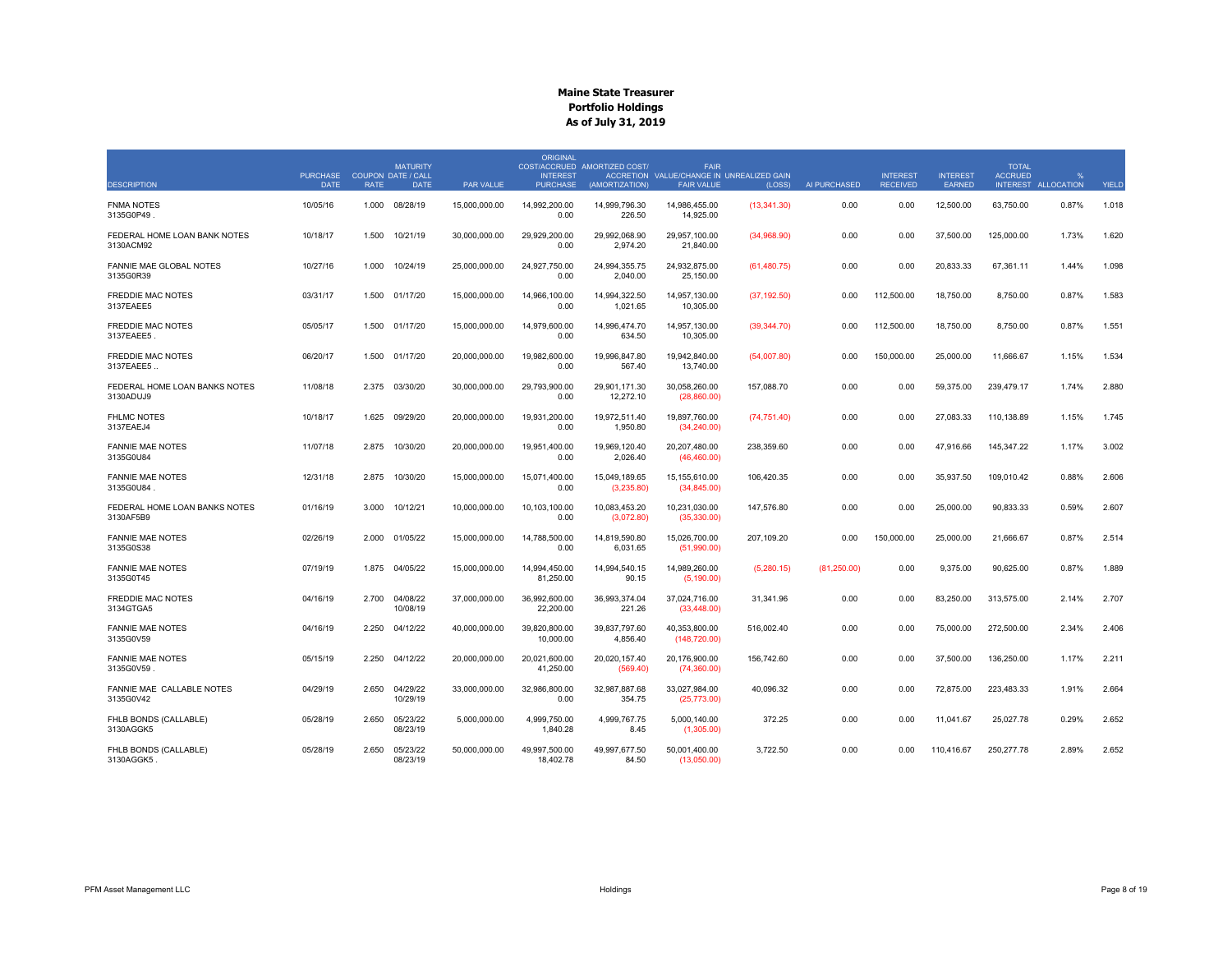| <b>DESCRIPTION</b>                        | <b>PURCHASE</b><br><b>DATE</b> | <b>RATE</b> | <b>MATURITY</b><br><b>COUPON DATE / CALL</b><br><b>DATE</b> | <b>PAR VALUE</b> | ORIGINAL<br><b>INTEREST</b><br><b>PURCHASE</b> | COST/ACCRUED AMORTIZED COST/<br>(AMORTIZATION) | <b>FAIR</b><br>ACCRETION VALUE/CHANGE IN UNREALIZED GAIN<br><b>FAIR VALUE</b> | (LOSS)       | AI PURCHASED  | <b>INTEREST</b><br><b>RECEIVED</b> | <b>INTEREST</b><br><b>EARNED</b> | <b>TOTAL</b><br><b>ACCRUED</b> | %<br>INTEREST ALLOCATION | YIELD |
|-------------------------------------------|--------------------------------|-------------|-------------------------------------------------------------|------------------|------------------------------------------------|------------------------------------------------|-------------------------------------------------------------------------------|--------------|---------------|------------------------------------|----------------------------------|--------------------------------|--------------------------|-------|
| FEDERAL HOME LOAN BANK<br>313379Q69       | 07/15/19                       | 2.125       | 06/10/22                                                    | 30,000,000.00    | 30,176,400.00<br>61,979.17                     | 30,173,785.80<br>(2,614.20)                    | 30,163,260.00<br>(13, 140.00)                                                 | (10,525.80)  | (61, 979.17)  | 0.00                               | 28,333.33                        | 90,312.50                      | 1.75%                    | 1.916 |
| <b>TOTAL</b>                              |                                |             |                                                             | 475,000,000.00   | 474,418,550.00<br>236,922.23                   | 474,774,189.12<br>25,536.71                    | 476,034,285.00<br>(435, 521.00)                                               | 1,260,095.88 | (143, 229.17) | 525,000.00                         |                                  | 793,937.49 2,467,554.87        | 27.55%                   | 2.166 |
| <b>CORPORATE NOTES</b>                    |                                |             |                                                             |                  |                                                |                                                |                                                                               |              |               |                                    |                                  |                                |                          |       |
| MICROSOFT CORP NOTES<br>594918BV5         | 02/13/17                       | 1.850       | 02/06/20                                                    | 10,000,000.00    | 10,038,800.00<br>0.00                          | 10,006,833.20<br>(1,099.00)                    | 9,979,910.00<br>1,340.00                                                      | (26,923.20)  | 0.00          | 0.00                               | 15,416.67                        | 89,930.56                      | 0.58%                    | 1.716 |
| JOHNSON & JOHNSON CORP NOTES<br>478160CD4 | 03/08/19                       | 2.250       | 03/03/22                                                    | 16,893,000.00    | 16,680,992.85<br>5,279.06                      | 16,708,284.84<br>5,725.54                      | 16,968,714.43<br>(38, 955.25)                                                 | 260,429.59   | 0.00          | 0.00                               | 31,674.37                        | 156,260.25                     | 0.98%                    | 2.690 |
| <b>TOTAL</b>                              |                                |             |                                                             | 26,893,000.00    | 26,719,792.85<br>5,279.06                      | 26,715,118.04<br>4,626.54                      | 26,948,624.43<br>(37,615.25)                                                  | 233,506.39   | 0.00          | 0.00                               | 47,091.04                        | 246,190.81                     | 1.56%                    | 2.329 |
| <b>GRAND TOTAL</b>                        |                                |             |                                                             | 1,728,893,000.00 | 1,720,479,556.83<br>259,429.55                 | 1,725,948,924.63<br>906,459.45                 | 1,728,012,410.93<br>182,928.31                                                | 2,063,486.30 |               | $(160, 457.43)$ 1,407,855.84       | 2,503,042.12 7,083,123.34        |                                | 100.00%                  | 2.361 |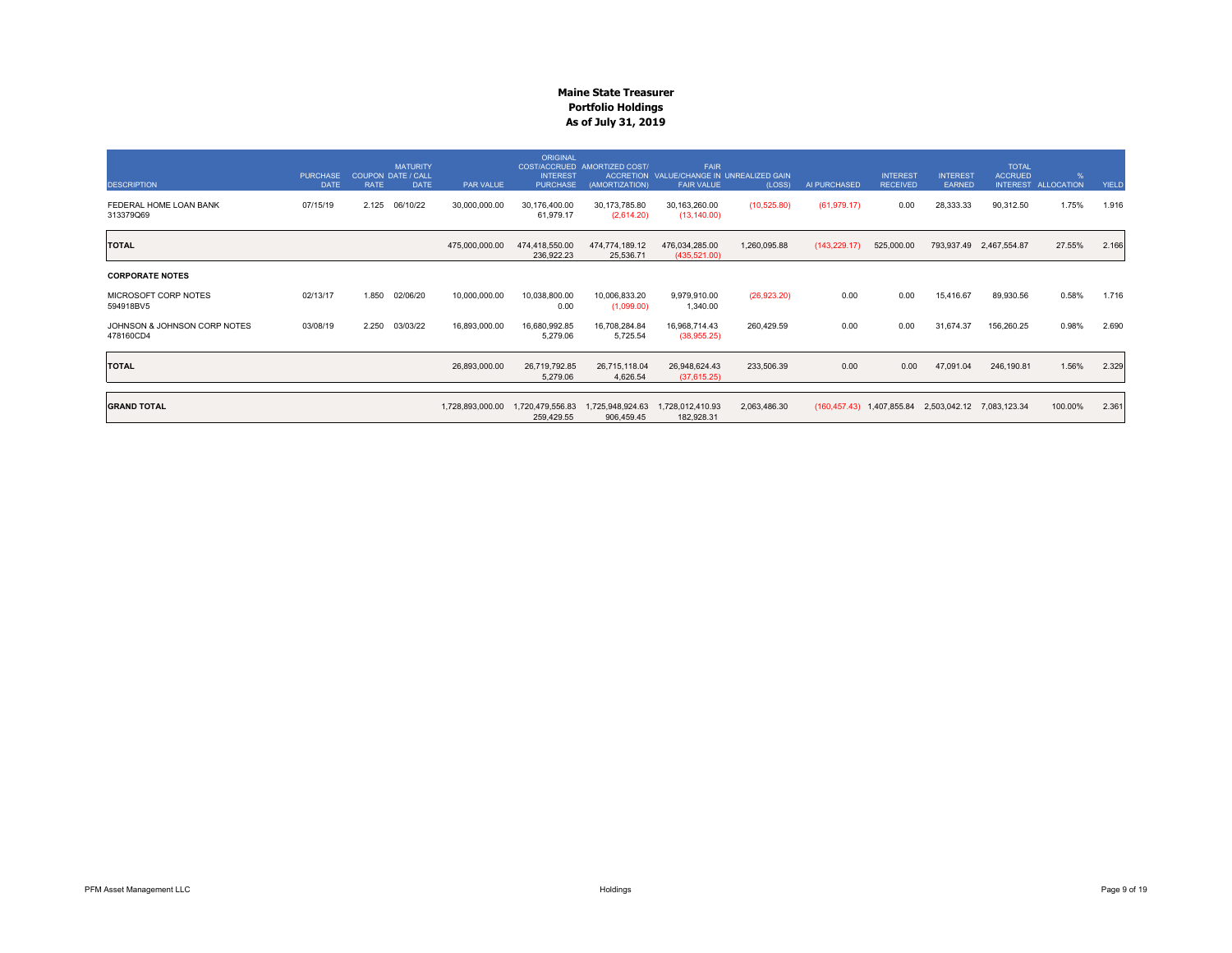|                     |                           |                                             |                                   |                      |                      |                          |                                    |                                |                                |                     |                                    | <b>WEIGHTED</b><br><b>AVERAGE</b> |
|---------------------|---------------------------|---------------------------------------------|-----------------------------------|----------------------|----------------------|--------------------------|------------------------------------|--------------------------------|--------------------------------|---------------------|------------------------------------|-----------------------------------|
|                     |                           |                                             |                                   |                      |                      |                          |                                    |                                | % PORTFOLIO                    |                     |                                    | <b>EFFECTIVE</b>                  |
| <b>CUSIP</b>        |                           | <b>COUPON</b><br><b>TYPE</b><br><b>RATE</b> | MATURITY NEXT CALL<br><b>DATE</b> | <b>DATE</b>          | S&P<br><b>RATING</b> | MOODYS'<br><b>RATING</b> | <b>PAR VALUE/</b><br><b>SHARES</b> | <b>ORIGINAL</b><br><b>COST</b> | <b>ORIGINAL</b><br><b>COST</b> | <b>MARKET VALUE</b> | % PORTFOLIO<br><b>MARKET VALUE</b> | <b>DURATION</b><br>(YEARS)        |
|                     |                           |                                             |                                   |                      |                      |                          |                                    |                                |                                |                     |                                    |                                   |
| <b>US TREASURY</b>  |                           |                                             |                                   |                      |                      |                          |                                    |                                |                                |                     |                                    |                                   |
| 912828D80           | <b>U.S. TREASURY</b>      | 1.625                                       | 8/31/2019                         |                      | AA+                  | Aaa                      | 15,000,000.00                      | 14,862,304.69                  | 0.86%                          | 14,993,160.00       | 0.87%                              | 0.08                              |
| 912828D80           | <b>U.S. TREASURY</b>      | 1.625                                       | 8/31/2019                         |                      | AA+                  | Aaa                      | 25,000,000.00                      | 24,775,390.63                  | 1.44%                          | 24,988,600.00       | 1.45%                              | 0.08                              |
| 912828F39           | <b>U.S. TREASURY</b>      | 1.750                                       | 9/30/2019                         |                      | AA+                  | Aaa                      | 23,500,000.00                      | 23,395,351.56                  | 1.36%                          | 23,484,161.00       | 1.36%                              | 0.17                              |
| 912828TR1           | <b>U.S. TREASURY</b>      | 1.000                                       | 9/30/2019                         |                      | AA+                  | Aaa                      | 30,000,000.00                      | 29,513,671.88                  | 1.72%                          | 29,943,300.00       | 1.73%                              | 0.17                              |
| 912828TR1.          | <b>U.S. TREASURY</b>      | 1.000                                       | 9/30/2019                         |                      | AA+                  | Aaa                      | 20,000,000.00                      | 19,677,343.75                  | 1.14%                          | 19.962.200.00       | 1.16%                              | 0.17                              |
| 912828F62           | <b>U.S. TREASURY</b>      | 1.500                                       | 10/31/2019                        |                      | $AA+$                | Aaa                      | 25.000.000.00                      | 24,690,429.69                  | 1.44%                          | 24.954.100.00       | 1.44%                              | 0.25                              |
| 912828G61           | <b>U.S. TREASURY</b>      | 1.500                                       | 11/30/2019                        |                      | AA+                  | Aaa                      | 25,000,000.00                      | 24,677,734.38                  | 1.43%                          | 24,940,425.00       | 1.44%                              | 0.33                              |
| 9128283N8           | <b>U.S. TREASURY</b>      | 1.875                                       | 12/31/2019                        |                      | AA+                  | Aaa                      | 30,000,000.00                      | 29,692,968.75                  | 1.73%                          | 29,969,520.00       | 1.73%                              | 0.41                              |
| 912828H52           | <b>U.S. TREASURY</b>      | 1.250                                       | 1/31/2020                         |                      | AA+                  | Aaa                      | 25,000,000.00                      | 24,517,578.13                  | 1.43%                          | 24,883,800.00       | 1.44%                              | 0.49                              |
| 912828H52           | <b>U.S. TREASURY</b>      | 1.250                                       | 1/31/2020                         |                      | AA+                  | Aaa                      | 23,500,000.00                      | 23,228,281.25                  | 1.35%                          | 23,390,772.00       | 1.35%                              | 0.49                              |
| 9128283G3           | <b>U.S. TREASURY</b>      | 1.750                                       | 11/15/2020                        |                      | AA+                  | Aaa                      | 10,000,000.00                      | 9,897,656.25                   | 0.58%                          | 9,966,800.00        | 0.58%                              | 1.27                              |
| 912828XG0           | <b>U.S. TREASURY</b>      | 2.125                                       | 6/30/2022                         |                      | $AA+$                | Aaa                      | 27,000,000.00                      | 27,241,523.44                  | 1.58%                          | 27,206,712.00       | 1.57%                              | 2.81                              |
| 9128287C8           | <b>U.S. TREASURY</b>      | 1.750                                       | 7/15/2022                         |                      | AA+                  | Aaa                      | 25,000,000.00                      | 24,945,312.50                  | 1.45%                          | 24,929,700.00       | 1.44%                              | 2.87                              |
|                     |                           |                                             |                                   |                      |                      |                          |                                    |                                |                                |                     |                                    |                                   |
| <b>ISSUER TOTAL</b> |                           |                                             |                                   |                      |                      |                          | 304,000,000.00                     | 301,115,546.90                 | 17.50%                         | 303,613,250.00      | 17.57%                             | 0.75                              |
|                     |                           |                                             |                                   |                      |                      |                          |                                    |                                |                                |                     |                                    |                                   |
| <b>FNMA</b>         |                           |                                             |                                   |                      |                      |                          |                                    |                                |                                |                     |                                    |                                   |
| 3135G0P49           | U.S. INSTRUMENTALITY      | 1.000                                       | 8/28/2019                         |                      | AA+                  | Aaa                      | 15,000,000.00                      | 15,011,700.00                  | 0.87%                          | 14,986,455.00       | 0.87%                              | 0.08                              |
| 3135G0P49           | U.S. INSTRUMENTALITY      | 1.000                                       | 8/28/2019                         |                      | AA+                  | Aaa                      | 15,000,000.00                      | 14,992,200.00                  | 0.87%                          | 14,986,455.00       | 0.87%                              | 0.08                              |
| 3135G0R39           | U.S. INSTRUMENTALITY      | 1.000                                       | 10/24/2019                        |                      | AA+                  | Aaa                      | 25.000.000.00                      | 24,927,750.00                  | 1.45%                          | 24,932,875.00       | 1.44%                              | 0.23                              |
| 3135G0U84           | U.S. INSTRUMENTALITY      | 2.875                                       | 10/30/2020                        |                      | AA+                  | Aaa                      | 20,000,000.00                      | 19,951,400.00                  | 1.16%                          | 20,207,480.00       | 1.17%                              | 1.22                              |
| 3135G0U84           | U.S. INSTRUMENTALITY      | 2.875                                       | 10/30/2020                        |                      | AA+                  | Aaa                      | 15,000,000.00                      | 15,071,400.00                  | 0.88%                          | 15,155,610.00       | 0.88%                              | 1.22                              |
| 3135G0S38           | U.S. INSTRUMENTALITY      | 2.000                                       | 1/5/2022                          |                      | AA+                  | Aaa                      | 15,000,000.00                      | 14,788,500.00                  | 0.86%                          | 15,026,700.00       | 0.87%                              | 2.36                              |
| 3135G0T45           | U.S. INSTRUMENTALITY      | 1.875                                       | 4/5/2022                          |                      | AA+                  | Aaa                      | 15,000,000.00                      | 14,994,450.00                  | 0.87%                          | 14,989,260.00       | 0.87%                              | 2.58                              |
| 3135G0V59           | U.S. INSTRUMENTALITY      | 2.250                                       | 4/12/2022                         |                      | AA+                  | Aaa                      | 40,000,000.00                      | 39,820,800.00                  | 2.31%                          | 40,353,800.00       | 2.34%                              | 2.59                              |
| 3135G0V59           | U.S. INSTRUMENTALITY      | 2.250                                       | 4/12/2022                         |                      | AA+                  | Aaa                      | 20,000,000.00                      | 20,021,600.00                  | 1.16%                          | 20,176,900.00       | 1.17%                              | 2.59                              |
| 3135G0V42           | U.S. INSTRUMENTALITY      | 2.650                                       |                                   | 4/29/2022 10/29/2019 | AA+                  | Aaa                      | 33,000,000.00                      | 32,986,800.00                  | 1.92%                          | 33,027,984.00       | 1.91%                              | 0.75                              |
|                     |                           |                                             |                                   |                      |                      |                          |                                    |                                |                                |                     |                                    |                                   |
| <b>ISSUER TOTAL</b> |                           |                                             |                                   |                      |                      |                          | 213,000,000.00                     | 212,566,600.00                 | 12.36%                         | 213,843,519.00      | 12.38%                             | 1.43                              |
|                     |                           |                                             |                                   |                      |                      |                          |                                    |                                |                                |                     |                                    |                                   |
| <b>TD BANK</b>      | CASH AND CASH EQUIVALENTS |                                             | 8/1/2019                          |                      | <b>NR</b>            | <b>NR</b>                | 200,000,000.00                     | 200,000,000.00                 | 11.62%                         | 200,000,000.00      | 11.57%                             | 0.00                              |
|                     |                           |                                             |                                   |                      |                      |                          |                                    |                                |                                |                     |                                    |                                   |
| <b>ISSUER TOTAL</b> |                           |                                             |                                   |                      |                      |                          | 200,000,000.00                     | 200,000,000.00                 | 11.62%                         | 200,000,000.00      | 11.57%                             | 0.00                              |
|                     |                           |                                             |                                   |                      |                      |                          |                                    |                                |                                |                     |                                    |                                   |
| <b>FHLB</b>         |                           |                                             |                                   |                      |                      |                          |                                    |                                |                                |                     |                                    |                                   |
| 3130ACM92           | U.S. INSTRUMENTALITY      | 1.500                                       | 10/21/2019                        |                      | AA+                  | Aaa                      | 30,000,000.00                      | 29,929,200.00                  | 1.74%                          | 29,957,100.00       | 1.73%                              | 0.22                              |
| 3130ADUJ9           | U.S. INSTRUMENTALITY      | 2.375                                       | 3/30/2020                         |                      | AA+                  | Aaa                      | 30,000,000.00                      | 29,793,900.00                  | 1.73%                          | 30,058,260.00       | 1.74%                              | 0.65                              |
| 3130AF5B9           | U.S. INSTRUMENTALITY      | 3.000                                       | 10/12/2021                        |                      | AA+                  | Aaa                      | 10,000,000.00                      | 10,103,100.00                  | 0.59%                          | 10,231,030.00       | 0.59%                              | 2.11                              |
| 3130AGGK5           | U.S. INSTRUMENTALITY      | 2.650                                       | 5/23/2022                         | 8/23/2019            | AA+                  | Aaa                      | 5,000,000.00                       | 4,999,750.00                   | 0.29%                          | 5,000,140.00        | 0.29%                              | 0.39                              |
| 3130AGGK5           | U.S. INSTRUMENTALITY      | 2.650                                       | 5/23/2022                         | 8/23/2019            | AA+                  | Aaa                      | 50,000,000.00                      | 49,997,500.00                  | 2.91%                          | 50,001,400.00       | 2.89%                              | 0.39                              |
| 313379Q69           | U.S. INSTRUMENTALITY      | 2.125                                       | 6/10/2022                         |                      | AA+                  | Aaa                      | 30,000,000.00                      | 30,176,400.00                  | 1.75%                          | 30,163,260.00       | 1.75%                              | 2.75                              |
|                     |                           |                                             |                                   |                      |                      |                          |                                    |                                |                                |                     |                                    |                                   |
| <b>ISSUER TOTAL</b> |                           |                                             |                                   |                      |                      |                          | 155,000,000.00                     | 154,999,850.00                 | 9.01%                          | 155,411,190.00      | 8.99%                              | 0.98                              |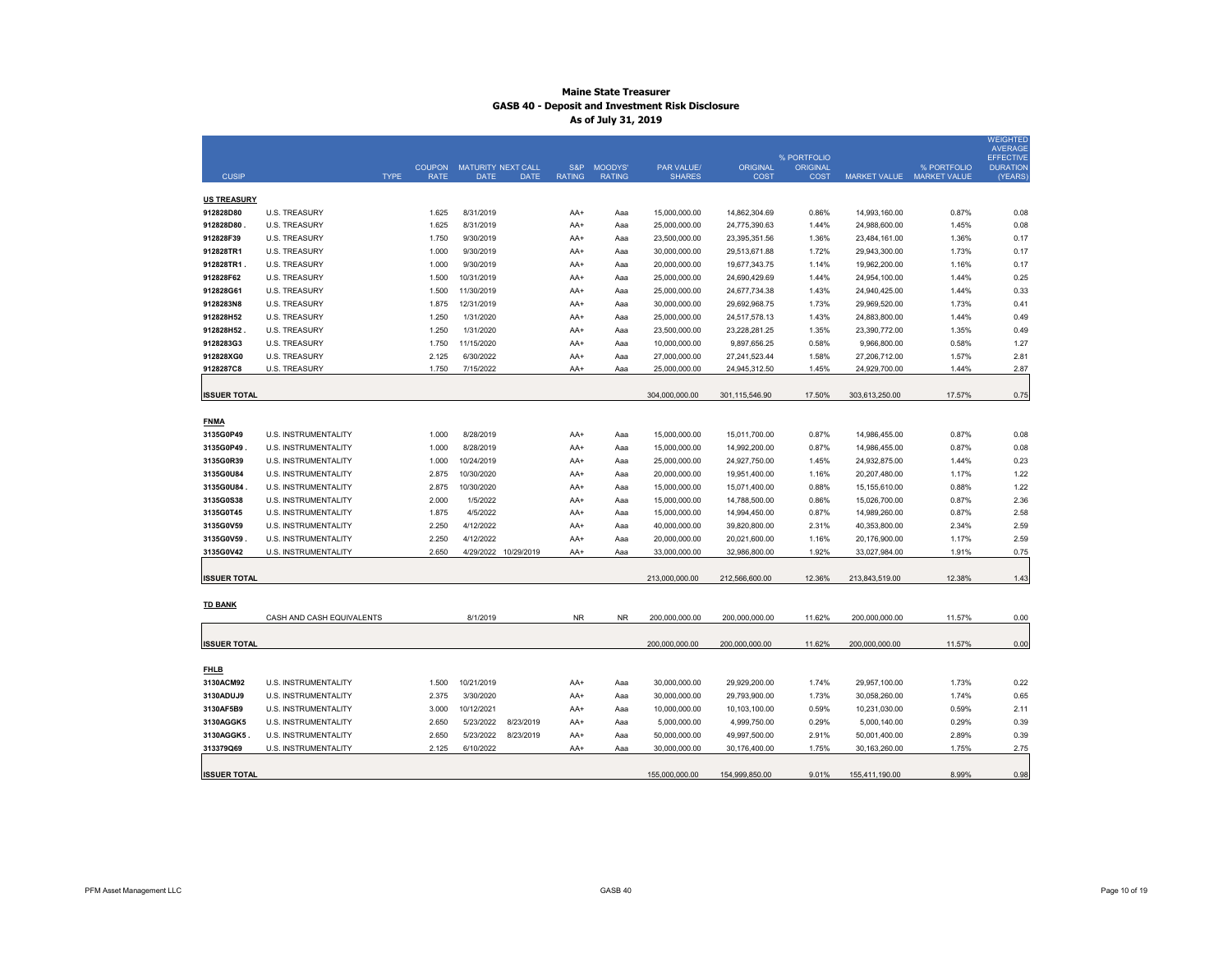|                            |                                              |                              |                                   |             |               |                |                                |                                |                                |                                |                                          | <b>WEIGHTED</b><br><b>AVERAGE</b> |
|----------------------------|----------------------------------------------|------------------------------|-----------------------------------|-------------|---------------|----------------|--------------------------------|--------------------------------|--------------------------------|--------------------------------|------------------------------------------|-----------------------------------|
|                            |                                              |                              |                                   |             | S&P           | MOODYS'        | <b>PAR VALUE/</b>              | <b>ORIGINAL</b>                | % PORTFOLIO<br><b>ORIGINAL</b> |                                |                                          | <b>EFFECTIVE</b>                  |
| <b>CUSIP</b>               | <b>TYPE</b>                                  | <b>COUPON</b><br><b>RATE</b> | MATURITY NEXT CALL<br><b>DATE</b> | <b>DATE</b> | <b>RATING</b> | <b>RATING</b>  | <b>SHARES</b>                  | <b>COST</b>                    | <b>COST</b>                    |                                | % PORTFOLIO<br>MARKET VALUE MARKET VALUE | <b>DURATION</b><br>(YEARS)        |
|                            |                                              |                              |                                   |             |               |                |                                |                                |                                |                                |                                          |                                   |
| <b>CAMDEN NATIONAL</b>     |                                              |                              |                                   |             |               |                |                                |                                |                                |                                |                                          |                                   |
|                            | CASH AND CASH EQUIVALENTS                    |                              | 8/1/2019                          |             | <b>NR</b>     | <b>NR</b>      | 74,000,000.00                  | 74,000,000.00                  | 4.30%                          | 74,000,000.00                  | 4.28%                                    | 0.00                              |
|                            | CERTIFICATES OF DEPOSIT                      | 2.550                        | 1/17/2020                         |             | <b>NR</b>     | <b>NR</b>      | 20,000,000.00                  | 20,000,000.00                  | 1.16%                          | 20,000,000.00                  | 1.16%                                    | 0.45                              |
|                            | CERTIFICATES OF DEPOSIT                      | 2.600                        | 4/8/2020                          |             | <b>NR</b>     | <b>NR</b>      | 50,000,000.00                  | 50,000,000.00                  | 2.91%                          | 50,000,000.00                  | 2.89%                                    | 0.68                              |
|                            |                                              |                              |                                   |             |               |                |                                |                                |                                |                                |                                          |                                   |
| <b>ISSUER TOTAL</b>        |                                              |                              |                                   |             |               |                | 144,000,000.00                 | 144,000,000.00                 | 8.37%                          | 144,000,000.00                 | 8.33%                                    | 0.30                              |
|                            |                                              |                              |                                   |             |               |                |                                |                                |                                |                                |                                          |                                   |
| <b>FHLMC</b>               |                                              |                              |                                   |             |               |                |                                |                                |                                |                                |                                          |                                   |
| 3137EAEE5                  | U.S. INSTRUMENTALITY                         | 1.500                        | 1/17/2020                         |             | AA+           | Aaa            | 15,000,000.00                  | 14,966,100.00                  | 0.87%                          | 14,957,130.00                  | 0.87%                                    | 0.46                              |
| 3137EAEE5                  | U.S. INSTRUMENTALITY                         | 1.500                        | 1/17/2020                         |             | AA+           | Aaa            | 15,000,000.00                  | 14,979,600.00                  | 0.87%                          | 14,957,130.00                  | 0.87%                                    | 0.46                              |
| 3137EAEE5<br>3137EAEJ4     | U.S. INSTRUMENTALITY<br>U.S. INSTRUMENTALITY | 1.500<br>1.625               | 1/17/2020<br>9/29/2020            |             | AA+           | Aaa            | 20,000,000.00<br>20,000,000.00 | 19,982,600.00<br>19,931,200.00 | 1.16%<br>1.16%                 | 19,942,840.00<br>19,897,760.00 | 1.15%<br>1.15%                           | 0.46<br>1.14                      |
| 3134GTGA5                  | U.S. INSTRUMENTALITY                         | 2.700                        | 4/8/2022                          | 10/8/2019   | AA+<br>AA+    | Aaa            | 37,000,000.00                  | 36,992,600.00                  | 2.15%                          |                                | 2.14%                                    | 0.57                              |
|                            |                                              |                              |                                   |             |               | Aaa            |                                |                                |                                | 37,024,716.00                  |                                          |                                   |
| <b>ISSUER TOTAL</b>        |                                              |                              |                                   |             |               |                | 107,000,000.00                 | 106,852,100.00                 | 6.21%                          | 106,779,576.00                 | 6.18%                                    | 0.62                              |
|                            |                                              |                              |                                   |             |               |                |                                |                                |                                |                                |                                          |                                   |
| <b>BAR HARBOR</b>          |                                              |                              |                                   |             |               |                |                                |                                |                                |                                |                                          |                                   |
|                            | CASH AND CASH EQUIVALENTS                    |                              | 8/1/2019                          |             | <b>NR</b>     | NR             | 7,000,000.00                   | 7,000,000.00                   | 0.41%                          | 7,000,000.00                   | 0.41%                                    | 0.00                              |
|                            | <b>CERTIFICATES OF DEPOSIT</b>               | 2.511                        | 8/3/2019                          |             | <b>NR</b>     | NR.            | 20,000,000.00                  | 20,000,000.00                  | 1.16%                          | 20,000,000.00                  | 1.16%                                    | 0.01                              |
|                            | CERTIFICATES OF DEPOSIT                      | 1.900                        | 8/8/2019                          |             | <b>NR</b>     | <b>NR</b>      | 25,000,000.00                  | 25,000,000.00                  | 1.45%                          | 25,000,000.00                  | 1.45%                                    | 0.02                              |
|                            | CERTIFICATES OF DEPOSIT                      | 2.330                        | 6/12/2021                         |             | <b>NR</b>     | <b>NR</b>      | 50,000,000.00                  | 50,000,000.00                  | 2.91%                          | 50,000,000.00                  | 2.89%                                    | 1.85                              |
|                            |                                              |                              |                                   |             |               |                |                                |                                |                                |                                |                                          |                                   |
| <b>ISSUER TOTAL</b>        |                                              |                              |                                   |             |               |                | 102,000,000.00                 | 102.000.000.00                 | 5.93%                          | 102,000,000.00                 | 5.90%                                    | 0.91                              |
|                            |                                              |                              |                                   |             |               |                |                                |                                |                                |                                |                                          |                                   |
| <b>CITIZENS BANK</b>       |                                              |                              |                                   |             |               |                |                                |                                |                                |                                |                                          |                                   |
|                            | CASH AND CASH EQUIVALENTS                    |                              | 8/1/2019                          |             | <b>NR</b>     | <b>NR</b>      | 72,000,000.00                  | 72,000,000.00                  | 4.18%                          | 72,000,000.00                  | 4.17%                                    | 0.00                              |
|                            |                                              |                              |                                   |             |               |                |                                |                                |                                |                                |                                          |                                   |
| <b>ISSUER TOTAL</b>        |                                              |                              |                                   |             |               |                | 72,000,000.00                  | 72,000,000.00                  | 4.18%                          | 72,000,000.00                  | 4.17%                                    | 0.00                              |
|                            |                                              |                              |                                   |             |               |                |                                |                                |                                |                                |                                          |                                   |
| <b>MUFG BANK LTD/NY</b>    |                                              |                              |                                   |             |               |                |                                |                                |                                |                                |                                          |                                   |
| 62479MWP4                  | <b>COMMERCIAL PAPER</b>                      |                              | 9/23/2019                         |             | A-1           | $P-1$          | 17,000,000.00                  | 16,744,159.44                  | 0.97%                          | 16,942,115.00                  | 0.98%                                    | 0.15                              |
| 62479MZL0                  | <b>COMMERCIAL PAPER</b>                      |                              | 12/20/2019                        |             | $A-1$         | $P-1$<br>$P-1$ | 25,000,000.00                  | 24,508,750.00                  | 1.42%                          | 24,781,275.00                  | 1.43%                                    | 0.38                              |
| 62479LAH8                  | <b>COMMERCIAL PAPER</b>                      |                              | 1/17/2020                         |             | $A-1$         |                | 8,500,000.00                   | 8,335,449.44                   | 0.48%                          | 8,411,574.50                   | 0.49%                                    | 0.46                              |
| <b>ISSUER TOTAL</b>        |                                              |                              |                                   |             |               |                | 50,500,000.00                  | 49,588,358.88                  | 2.88%                          | 50,134,964.50                  | 2.90%                                    | 0.32                              |
|                            |                                              |                              |                                   |             |               |                |                                |                                |                                |                                |                                          |                                   |
| <b>TOYOTA MOTOR CREDIT</b> |                                              |                              |                                   |             |               |                |                                |                                |                                |                                |                                          |                                   |
| 89233GAH9                  | <b>COMMERCIAL PAPER</b>                      |                              | 1/17/2020                         |             | $A - 1 +$     | $P-1$          | 50,000,000.00                  | 49,079,500.00                  | 2.85%                          | 49,479,850.00                  | 2.86%                                    | 0.46                              |
|                            |                                              |                              |                                   |             |               |                |                                |                                |                                |                                |                                          |                                   |
| <b>ISSUER TOTAL</b>        |                                              |                              |                                   |             |               |                | 50,000,000.00                  | 49,079,500.00                  | 2.85%                          | 49,479,850.00                  | 2.86%                                    | 0.46                              |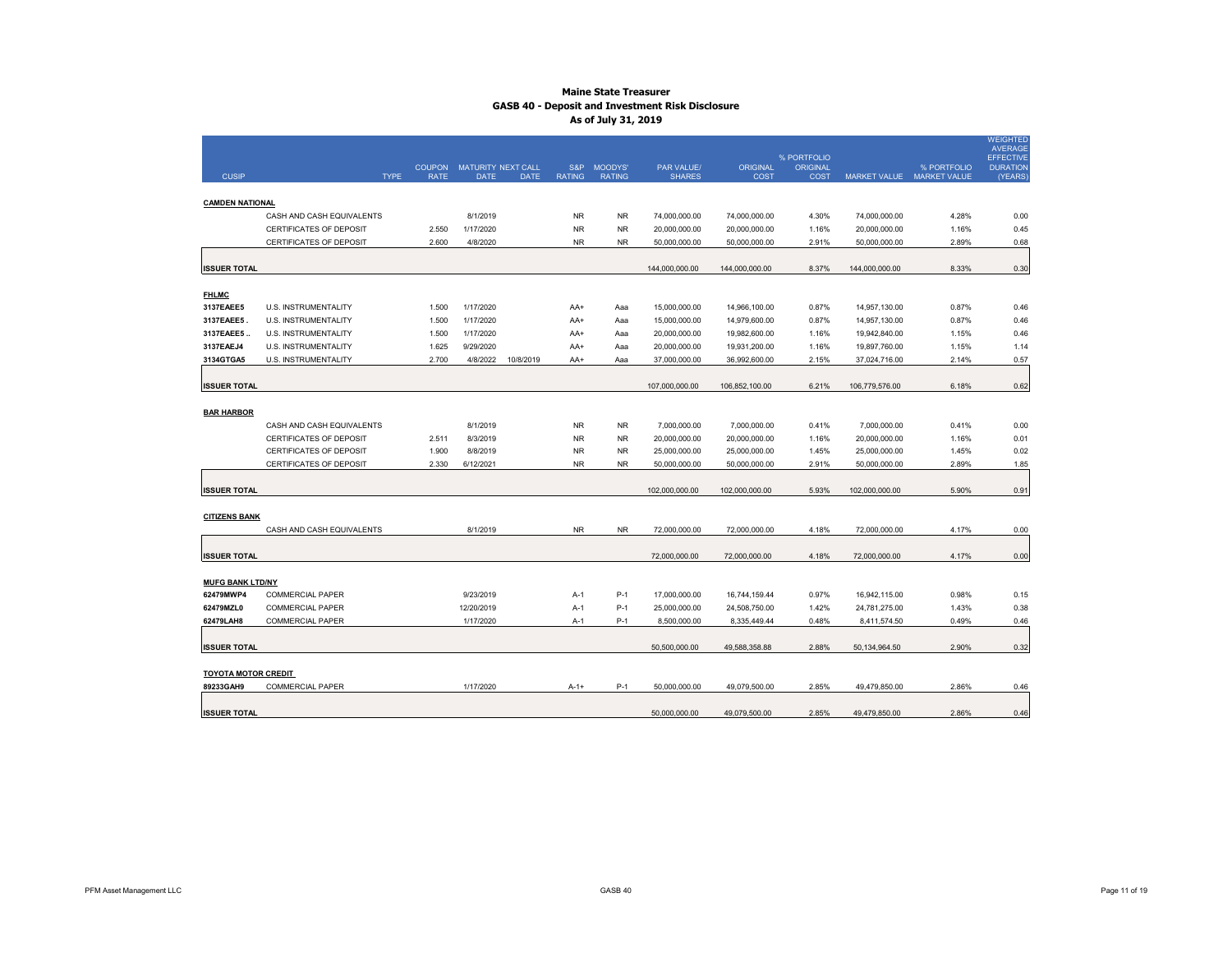|                               |                                                    |             |                |                                          |             |                  |                              |                                    |                                |                                |                                |                | <b>WEIGHTED</b><br>AVERAGE |
|-------------------------------|----------------------------------------------------|-------------|----------------|------------------------------------------|-------------|------------------|------------------------------|------------------------------------|--------------------------------|--------------------------------|--------------------------------|----------------|----------------------------|
|                               |                                                    |             |                |                                          |             |                  |                              |                                    |                                | % PORTFOLIO                    |                                |                | <b>EFFECTIVE</b>           |
| <b>CUSIP</b>                  |                                                    | <b>TYPE</b> | <b>RATE</b>    | COUPON MATURITY NEXT CALL<br><b>DATE</b> | <b>DATE</b> | <b>RATING</b>    | S&P MOODYS'<br><b>RATING</b> | <b>PAR VALUE/</b><br><b>SHARES</b> | <b>ORIGINAL</b><br>COST        | <b>ORIGINAL</b><br><b>COST</b> | MARKET VALUE MARKET VALUE      | % PORTFOLIO    | <b>DURATION</b><br>(YEARS) |
|                               |                                                    |             |                |                                          |             |                  |                              |                                    |                                |                                |                                |                |                            |
| <b>CREDIT AGRICOLE CIB NY</b> |                                                    |             |                |                                          |             |                  |                              |                                    |                                |                                |                                |                |                            |
| 22533UV59                     | <b>COMMERCIAL PAPER</b>                            |             |                | 8/5/2019                                 |             | $A-1$            | $P-1$                        | 25,000,000.00                      | 24,665,069.44                  | 1.43%                          | 24,991,825.00                  | 1.45%          | 0.01                       |
| 22533UV59                     | <b>COMMERCIAL PAPER</b>                            |             |                | 8/5/2019                                 |             | $A-1$            | $P-1$                        | 17,000,000.00                      | 16,812,428.61                  | 0.98%                          | 16,994,441.00                  | 0.98%          | 0.01                       |
|                               |                                                    |             |                |                                          |             |                  |                              |                                    |                                |                                |                                |                |                            |
| <b>ISSUER TOTAL</b>           |                                                    |             |                |                                          |             |                  |                              | 42,000,000.00                      | 41,477,498.05                  | 2.41%                          | 41,986,266.00                  | 2.43%          | 0.01                       |
|                               |                                                    |             |                |                                          |             |                  |                              |                                    |                                |                                |                                |                |                            |
| PEOPLE'S UNITED BANK          |                                                    |             |                |                                          |             |                  |                              |                                    |                                |                                |                                |                |                            |
|                               | CERTIFICATES OF DEPOSIT<br>CERTIFICATES OF DEPOSIT |             | 2.550<br>2.550 | 4/18/2021<br>4/22/2021                   |             | NR.<br><b>NR</b> | <b>NR</b><br><b>NR</b>       | 15,000,000.00<br>25,000,000.00     | 15,000,000.00<br>25,000,000.00 | 0.87%<br>1.45%                 | 15,000,000.00<br>25,000,000.00 | 0.87%<br>1.45% | 1.70<br>1.67               |
|                               |                                                    |             |                |                                          |             |                  |                              |                                    |                                |                                |                                |                |                            |
| <b>ISSUER TOTAL</b>           |                                                    |             |                |                                          |             |                  |                              | 40,000,000.00                      | 40,000,000.00                  | 2.32%                          | 40,000,000.00                  | 2.31%          | 1.68                       |
|                               |                                                    |             |                |                                          |             |                  |                              |                                    |                                |                                |                                |                |                            |
| <b>BNP PARIBAS</b>            |                                                    |             |                |                                          |             |                  |                              |                                    |                                |                                |                                |                |                            |
| 09659CX78                     | <b>COMMERCIAL PAPER</b>                            |             |                | 10/7/2019                                |             | A-1              | $P-1$                        | 17,000,000.00                      | 16,731,966.67                  | 0.97%                          | 16,927,461.00                  | 0.98%          | 0.18                       |
| 09659CX78                     | <b>COMMERCIAL PAPER</b>                            |             |                | 10/7/2019                                |             | A-1              | $P-1$                        | 23,000,000.00                      | 22,707,900.00                  | 1.32%                          | 22,901,859.00                  | 1.33%          | 0.18                       |
|                               |                                                    |             |                |                                          |             |                  |                              |                                    |                                |                                |                                |                |                            |
| <b>ISSUER TOTAL</b>           |                                                    |             |                |                                          |             |                  |                              | 40,000,000.00                      | 39,439,866.67                  | 2.29%                          | 39,829,320.00                  | 2.30%          | 0.18                       |
|                               |                                                    |             |                |                                          |             |                  |                              |                                    |                                |                                |                                |                |                            |
| <b>JP MORGAN</b>              |                                                    |             |                |                                          |             |                  |                              |                                    |                                |                                |                                |                |                            |
| 46640PAH6                     | <b>COMMERCIAL PAPER</b>                            |             |                | 1/17/2020                                |             | A-1              | $P-1$                        | 40,000,000.00                      | 39,232,000.00                  | 2.28%                          | 39,599,000.00                  | 2.29%          | 0.46                       |
| <b>ISSUER TOTAL</b>           |                                                    |             |                |                                          |             |                  |                              | 40,000,000.00                      | 39,232,000.00                  | 2.28%                          | 39,599,000.00                  | 2.29%          | 0.46                       |
|                               |                                                    |             |                |                                          |             |                  |                              |                                    |                                |                                |                                |                |                            |
| <b>ANDROSCOGGIN</b>           |                                                    |             |                |                                          |             |                  |                              |                                    |                                |                                |                                |                |                            |
|                               | CASH AND CASH EQUIVALENTS                          |             |                | 8/1/2019                                 |             | NR.              | <b>NR</b>                    | 25,000,000.00                      | 25,000,000.00                  | 1.45%                          | 25,000,000.00                  | 1.45%          | 0.00                       |
|                               |                                                    |             |                |                                          |             |                  |                              |                                    |                                |                                |                                |                |                            |
| <b>ISSUER TOTAL</b>           |                                                    |             |                |                                          |             |                  |                              | 25,000,000.00                      | 25,000,000.00                  | 1.45%                          | 25,000,000.00                  | 1.45%          | 0.00                       |
|                               |                                                    |             |                |                                          |             |                  |                              |                                    |                                |                                |                                |                |                            |
| <b>FIRST NATIONAL</b>         |                                                    |             |                |                                          |             |                  |                              |                                    |                                |                                |                                |                |                            |
|                               | CASH AND CASH EQUIVALENTS                          |             |                | 8/1/2019                                 |             |                  |                              | 25,000,000.00                      | 25,000,000.00                  | 1.45%                          | 25,000,000.00                  | 1.45%          | 0.00                       |
|                               |                                                    |             |                |                                          |             |                  |                              |                                    |                                |                                |                                |                |                            |
| <b>ISSUER TOTAL</b>           |                                                    |             |                |                                          |             |                  |                              | 25,000,000.00                      | 25,000,000.00                  | 1.45%                          | 25,000,000.00                  | 1.45%          | 0.00                       |
|                               | <b>CANADIAN IMPERIAL HOLDINGS</b>                  |             |                |                                          |             |                  |                              |                                    |                                |                                |                                |                |                            |
| 13607FVG8                     | <b>COMMERCIAL PAPER</b>                            |             |                | 8/16/2019                                |             | A-1              | $P-1$                        | 25,000,000.00                      | 24,460,562.50                  | 1.42%                          | 24,974,250.00                  | 1.45%          | 0.04                       |
|                               |                                                    |             |                |                                          |             |                  |                              |                                    |                                |                                |                                |                |                            |
| <b>ISSUER TOTAL</b>           |                                                    |             |                |                                          |             |                  |                              | 25,000,000.00                      | 24,460,562.50                  | 1.42%                          | 24,974,250.00                  | 1.45%          | 0.04                       |
|                               |                                                    |             |                |                                          |             |                  |                              |                                    |                                |                                |                                |                |                            |
| DEXIA CREDIT LOCAL SA NY      |                                                    |             |                |                                          |             |                  |                              |                                    |                                |                                |                                |                |                            |
| 25214PNF6                     | <b>COMMERCIAL PAPER</b>                            |             |                | 9/5/2019                                 |             | $A - 1 +$        | $P-1$                        | 25,000,000.00                      | 24,541,666.67                  | 1.43%                          | 24,944,000.00                  | 1.44%          | 0.10                       |
|                               |                                                    |             |                |                                          |             |                  |                              |                                    |                                |                                |                                |                |                            |
| <b>ISSUER TOTAL</b>           |                                                    |             |                |                                          |             |                  |                              | 25,000,000.00                      | 24,541,666.67                  | 1.43%                          | 24,944,000.00                  | 1.44%          | 0.10                       |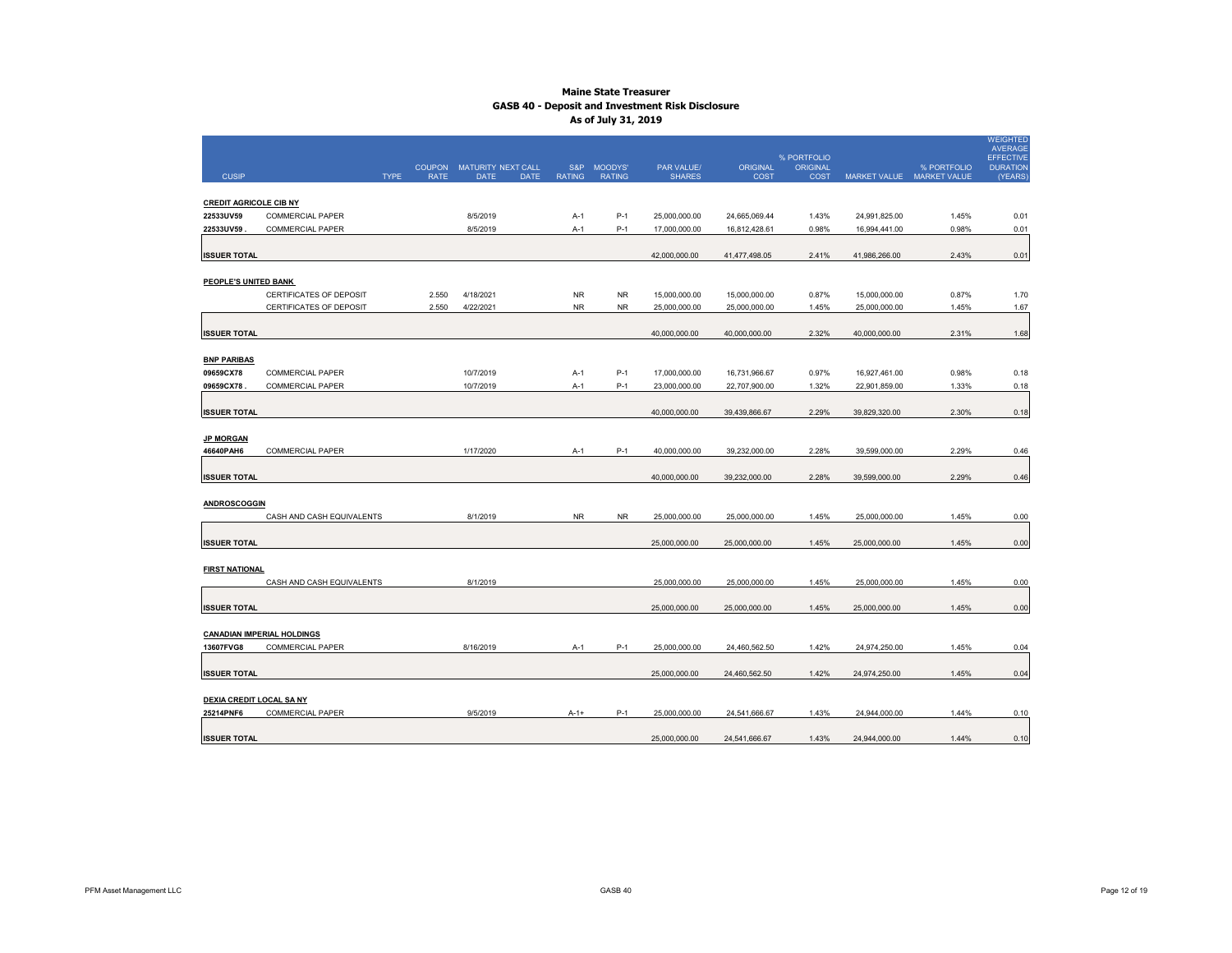|                                           |                           |             |                                                         |                      |                          |                                    |                         | % PORTFOLIO             |                  |                                          | <b>WEIGHTED</b><br>AVERAGE<br><b>EFFECTIVE</b> |
|-------------------------------------------|---------------------------|-------------|---------------------------------------------------------|----------------------|--------------------------|------------------------------------|-------------------------|-------------------------|------------------|------------------------------------------|------------------------------------------------|
| <b>CUSIP</b>                              | <b>TYPE</b>               | <b>RATE</b> | COUPON MATURITY NEXT CALL<br><b>DATE</b><br><b>DATE</b> | S&P<br><b>RATING</b> | MOODYS'<br><b>RATING</b> | <b>PAR VALUE/</b><br><b>SHARES</b> | <b>ORIGINAL</b><br>COST | <b>ORIGINAL</b><br>COST |                  | % PORTFOLIO<br>MARKET VALUE MARKET VALUE | <b>DURATION</b><br>(YEARS)                     |
| <b>BANGOR SAVINGS</b>                     |                           |             |                                                         |                      |                          |                                    |                         |                         |                  |                                          |                                                |
|                                           | CERTIFICATES OF DEPOSIT   | 2.650       | 10/8/2020                                               | <b>NR</b>            | <b>NR</b>                | 5,000,000.00                       | 5,000,000.00            | 0.29%                   | 5,000,000.00     | 0.29%                                    | 1.18                                           |
|                                           | CERTIFICATES OF DEPOSIT   | 2.700       | 4/8/2021                                                | <b>NR</b>            | <b>NR</b>                | 15,000,000.00                      | 15,000,000.00           | 0.87%                   | 15,000,000.00    | 0.87%                                    | 1.67                                           |
|                                           |                           |             |                                                         |                      |                          |                                    |                         |                         |                  |                                          |                                                |
| <b>ISSUER TOTAL</b>                       |                           |             |                                                         |                      |                          | 20,000,000.00                      | 20,000,000.00           | 1.16%                   | 20,000,000.00    | 1.16%                                    | 1.55                                           |
|                                           |                           |             |                                                         |                      |                          |                                    |                         |                         |                  |                                          |                                                |
| <b>JOHNSON &amp; JOHNSON</b><br>478160CD4 | CORPORATE                 | 2.250       | 3/3/2022                                                | AAA                  | Aaa                      | 16,893,000.00                      | 16,680,992.85           | 0.97%                   | 16,968,714.43    | 0.98%                                    | 2.48                                           |
|                                           |                           |             |                                                         |                      |                          |                                    |                         |                         |                  |                                          |                                                |
| <b>ISSUER TOTAL</b>                       |                           |             |                                                         |                      |                          | 16,893,000.00                      | 16,680,992.85           | 0.97%                   | 16,968,714.43    | 0.98%                                    | 2.48                                           |
|                                           |                           |             |                                                         |                      |                          |                                    |                         |                         |                  |                                          |                                                |
| <b>BATH SAVINGS</b>                       |                           |             |                                                         |                      |                          |                                    |                         |                         |                  |                                          |                                                |
|                                           | CASH AND CASH EQUIVALENTS |             | 8/1/2019                                                | <b>NR</b>            | <b>NR</b>                | 14,000,000.00                      | 14,000,000.00           | 0.81%                   | 14,000,000.00    | 0.81%                                    | 0.00                                           |
| <b>ISSUER TOTAL</b>                       |                           |             |                                                         |                      |                          | 14,000,000.00                      | 14,000,000.00           | 0.81%                   | 14,000,000.00    | 0.81%                                    | 0.00                                           |
|                                           |                           |             |                                                         |                      |                          |                                    |                         |                         |                  |                                          |                                                |
| <b>MICROSOFT</b>                          |                           |             |                                                         |                      |                          |                                    |                         |                         |                  |                                          |                                                |
| 594918BV5                                 | CORPORATE                 | 1.850       | 2/6/2020                                                | AAA                  | Aaa                      | 10,000,000.00                      | 10,038,800.00           | 0.58%                   | 9,979,910.00     | 0.58%                                    | 0.50                                           |
|                                           |                           |             |                                                         |                      |                          |                                    |                         |                         |                  |                                          |                                                |
| <b>ISSUER TOTAL</b>                       |                           |             |                                                         |                      |                          | 10,000,000.00                      | 10,038,800.00           | 0.58%                   | 9,979,910.00     | 0.58%                                    | 0.50                                           |
| <b>NATIXIS NY BRANCH</b>                  |                           |             |                                                         |                      |                          |                                    |                         |                         |                  |                                          |                                                |
| 63873KWW3                                 | <b>COMMERCIAL PAPER</b>   |             | 9/30/2019                                               | $A-1$                | $P-1$                    | 8,500,000.00                       | 8,406,214.31            | 0.49%                   | 8,468,601.00     | 0.49%                                    | 0.17                                           |
|                                           |                           |             |                                                         |                      |                          |                                    |                         |                         |                  |                                          |                                                |
| <b>ISSUER TOTAL</b>                       |                           |             |                                                         |                      |                          | 8,500,000.00                       | 8,406,214.31            | 0.49%                   | 8,468,601.00     | 0.49%                                    | 0.17                                           |
|                                           |                           |             |                                                         |                      |                          |                                    |                         |                         |                  |                                          |                                                |
| <b>GRAND TOTAL</b>                        |                           |             |                                                         |                      |                          | 1,728,893,000.00                   | 1,720,479,556.83        | 100.00%                 | 1,728,012,410.93 | 100.00%                                  |                                                |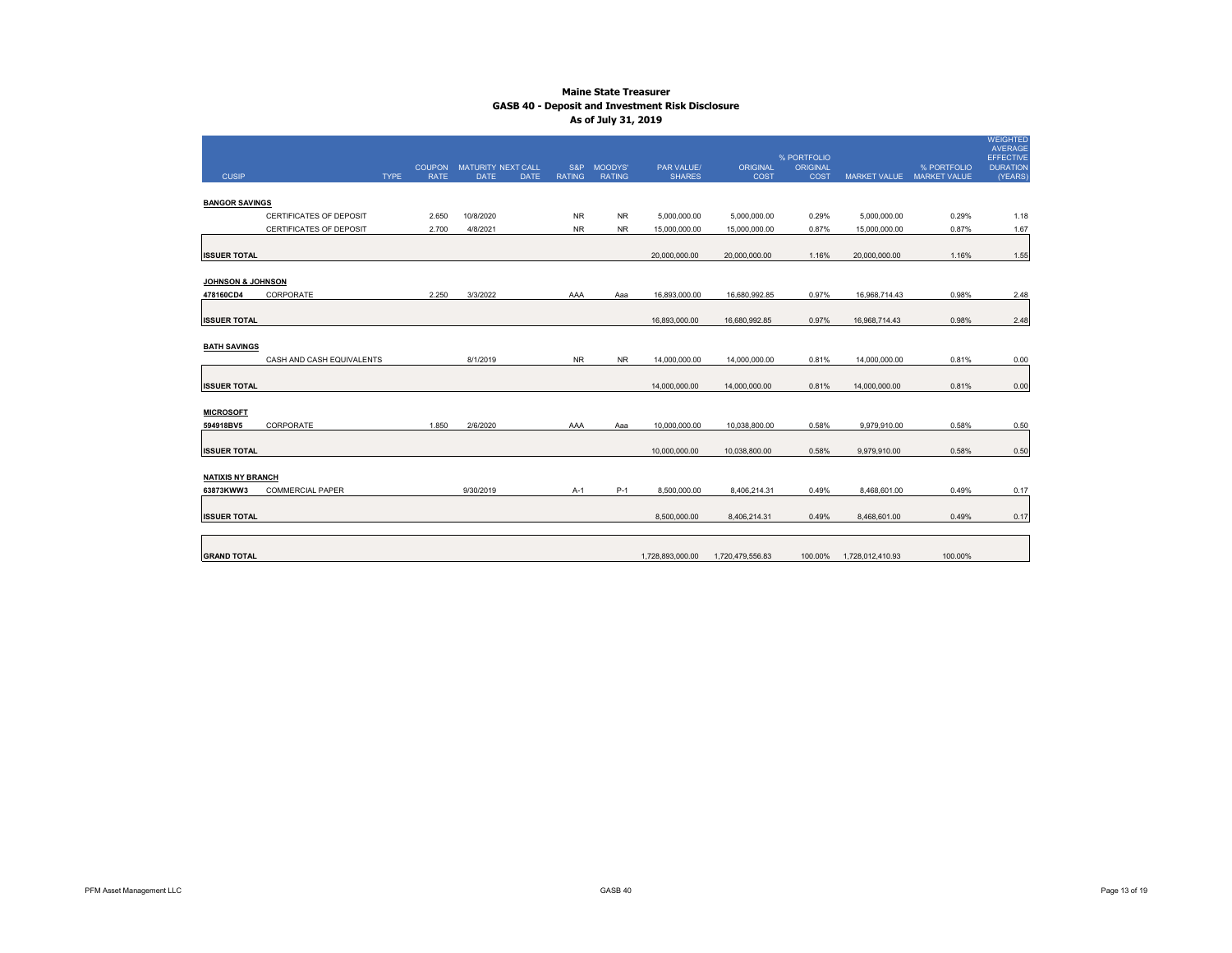#### **Maine State Treasurer Securities PurchasedDuring the Month Ended July 31, 2019**

|                             |                                  |             |               |                 |                  |                  |                  |                  | <b>ACCRUED</b><br><b>INTEREST</b> |              |
|-----------------------------|----------------------------------|-------------|---------------|-----------------|------------------|------------------|------------------|------------------|-----------------------------------|--------------|
| <b>CUSIP</b>                | <b>ISSUER</b>                    | <b>DATE</b> | <b>COUPON</b> | <b>MATURITY</b> | <b>CALL DATE</b> | PAR VALUE/SHARES | <b>UNIT COST</b> | <b>PRINCIPAL</b> | <b>PURCHASED</b>                  | <b>YIELD</b> |
| <b>CASH AND EQUIVALENTS</b> |                                  |             |               |                 |                  |                  |                  |                  |                                   |              |
|                             | <b>BANGOR SAVINGS</b>            | 7/8/2019    | 2.250 V       |                 |                  | 15,000,000.00    | 100.00           | 15,000,000.00    | 0.00                              | 2.250 V      |
|                             | <b>BAR HARBOR</b>                | 7/8/2019    | 2.300 V       |                 |                  | 4,000,000.00     | 100.00           | 4,000,000.00     | 0.00                              | 2.300 V      |
|                             | <b>CITIZENS BANK</b>             | 7/8/2019    | 2.270 V       |                 |                  | 13,000,000.00    | 100.00           | 13,000,000.00    | 0.00                              | 2.270 V      |
|                             | <b>CAMDEN NATIONAL</b>           | 7/9/2019    | 2.270 V       |                 |                  | 3,000,000.00     | 100.00           | 3,000,000.00     | 0.00                              | 2.270 V      |
|                             | <b>CAMDEN NATIONAL</b>           | 7/10/2019   | 2.270 V       |                 |                  | 32,000,000.00    | 100.00           | 32,000,000.00    | 0.00                              | 2.270 V      |
|                             | <b>CAMDEN NATIONAL</b>           | 7/12/2019   | 2.270 V       |                 |                  | 42,000,000.00    | 100.00           | 42,000,000.00    | 0.00                              | 2.270 V      |
|                             | <b>CITIZENS BANK</b>             | 7/12/2019   | 2.270 V       |                 |                  | 42,000,000.00    | 100.00           | 42,000,000.00    | 0.00                              | 2.270 V      |
|                             | <b>CAMDEN NATIONAL</b>           | 7/16/2019   | 2.270 V       |                 |                  | 11,000,000.00    | 100.00           | 11,000,000.00    | 0.00                              | 2.270 V      |
|                             | <b>CITIZENS BANK</b>             | 7/16/2019   | 2.270 V       |                 |                  | 12,000,000.00    | 100.00           | 12,000,000.00    | 0.00                              | 2.270 V      |
|                             | FIDELITY GOVERNMENT MMF          | 7/17/2019   | 2.240 V       |                 |                  | 33,000,000.00    | 100.00           | 33,000,000.00    | 0.00                              | 2.240 V      |
|                             | <b>CAMDEN NATIONAL</b>           | 7/19/2019   | 2.270 V       |                 |                  | 21,000,000.00    | 100.00           | 21,000,000.00    | 0.00                              | 2.270 V      |
|                             | <b>CITIZENS BANK</b>             | 7/19/2019   | 2.270 V       |                 |                  | 20,000,000.00    | 100.00           | 20,000,000.00    | 0.00                              | 2.270 V      |
|                             | <b>CAMDEN NATIONAL</b>           | 7/23/2019   | 2.270 V       |                 |                  | 10,000,000.00    | 100.00           | 10,000,000.00    | 0.00                              | 2.270 V      |
|                             | <b>CITIZENS BANK</b>             | 7/23/2019   | 2.270 V       |                 |                  | 4,000,000.00     | 100.00           | 4,000,000.00     | 0.00                              | 2.270 V      |
|                             | <b>BANGOR SAVINGS</b>            | 7/24/2019   | 2.250 V       |                 |                  | 7,000,000.00     | 100.00           | 7,000,000.00     | 0.00                              | 2.250 V      |
|                             | <b>BANGOR SAVINGS</b>            | 7/26/2019   | 2.250 V       |                 |                  | 6,000,000.00     | 100.00           | 6,000,000.00     | 0.00                              | 2.250 V      |
|                             | <b>CITIZENS BANK</b>             | 7/26/2019   | 2.270 V       |                 |                  | 22,000,000.00    | 100.00           | 22,000,000.00    | 0.00                              | 2.270 V      |
|                             | <b>CAMDEN NATIONAL</b>           | 7/31/2019   | 2.270 V       |                 |                  | 25,000,000.00    | 100.00           | 25,000,000.00    | 0.00                              | 2.270 V      |
|                             | <b>CITIZENS BANK</b>             | 7/31/2019   | 2.270 V       |                 |                  | 24,000,000.00    | 100.00           | 24,000,000.00    | 0.00                              | 2.270 V      |
| <b>TOTAL:</b>               |                                  |             |               |                 |                  | 346,000,000.00   |                  | 346,000,000.00   | 0.00                              |              |
|                             |                                  |             |               |                 |                  |                  |                  |                  |                                   |              |
| <b>U.S. TREASURIES</b>      |                                  |             |               |                 |                  |                  |                  |                  |                                   |              |
| 912828XG0                   | <b>US TREASURY</b>               | 7/8/2019    | 2.125         | 6/30/2022       |                  | 27,000,000.00    | 100.895          | 27,241,523.44    | 12,472.83                         | 1.82         |
| 9128287C8                   | <b>US TREASURY</b>               | 7/19/2019   | 1.750         | 7/15/2022       |                  | 25,000,000.00    | 99.781           | 24,945,312.50    | 4,755.43                          | 1.83         |
|                             |                                  |             |               |                 |                  |                  |                  |                  |                                   |              |
| <b>TOTAL:</b>               |                                  |             |               |                 |                  | 52,000,000.00    |                  | 52,186,835.94    | 17,228.26                         |              |
|                             | <b>FEDERAL AGENCY SECURITIES</b> |             |               |                 |                  |                  |                  |                  |                                   |              |
| 313379Q69                   | <b>FHLB</b>                      | 7/15/2019   | 2.125         | 6/10/2022       |                  | 30,000,000.00    | 100.588          | 30,176,400.00    | 61,979.17                         | 1.92         |
| 3135G0T45                   | <b>FNMA</b>                      | 7/19/2019   | 1.875         | 4/5/2022        |                  | 15,000,000.00    | 99.963           | 14,994,450.00    | 81,250.00                         | 1.89         |
| <b>GRAND TOTAL:</b>         |                                  |             |               |                 |                  | 443,000,000.00   |                  | 443,357,685.94   | 160,457.43                        |              |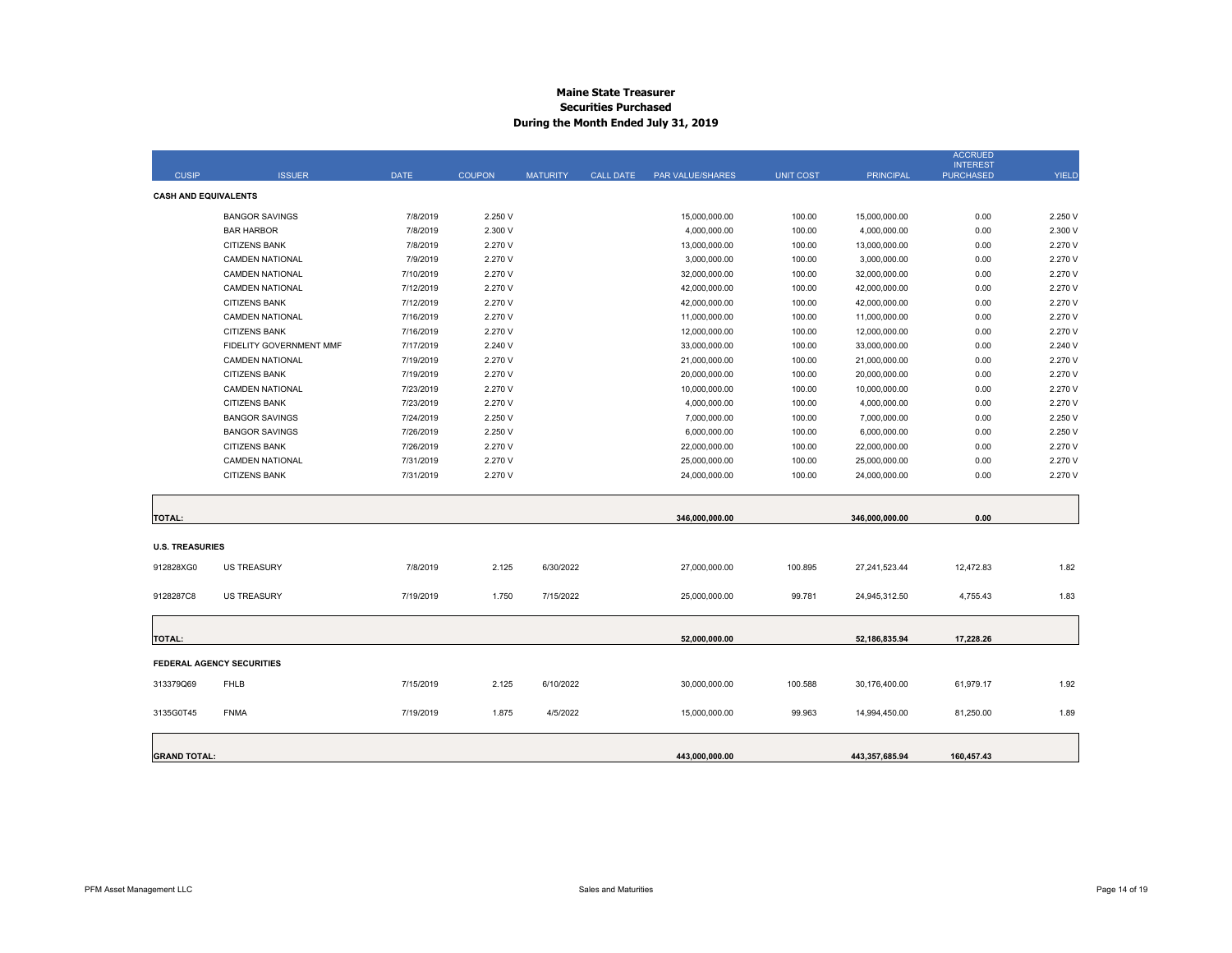#### **Maine State Treasurer Securities Sold and MaturedDuring the Month Ended July 31, 2019**

|               |                             |             | <b>MATURITY/</b> |                         |                      | AMORTIZED COST AT<br><b>SALE OR MATURITY</b> |              | <b>MARKET VALUE AT</b><br>SALE / SALE OR MATURITY /<br>ACCRETION / MATURITY CHANGE IN MARKET REALIZED GAIN |        | <b>ACCRUED</b><br><b>INTEREST</b> | <b>INTEREST</b> | <b>INTEREST</b> |         |
|---------------|-----------------------------|-------------|------------------|-------------------------|----------------------|----------------------------------------------|--------------|------------------------------------------------------------------------------------------------------------|--------|-----------------------------------|-----------------|-----------------|---------|
| <b>CUSIP</b>  | <b>ISSUER</b>               | <b>DATE</b> | COUPON CALL DATE | <b>PAR VALUE/SHARES</b> | <b>ORIGINAL COST</b> | (AMORT)                                      | <b>PRICE</b> | <b>VALUE</b>                                                                                               | (LOSS) | <b>SOLD</b>                       | <b>RECEIVED</b> | <b>EARNED</b>   | YIELD   |
|               | <b>CASH AND EQUIVALENTS</b> |             |                  |                         |                      |                                              |              |                                                                                                            |        |                                   |                 |                 |         |
|               | <b>BANGOR SAVINGS</b>       | 7/1/2019    | 2.250 V          | 15.000.000.00           | 15,000,000.00        | 15,000,000.00                                | 100.00       | 15,000,000.00                                                                                              | 0.00   | 0.00                              | 0.00            | 0.00            | 2.250 V |
|               |                             |             |                  |                         |                      | 0.00                                         |              | 0.00                                                                                                       |        |                                   |                 |                 |         |
|               | <b>CAMDEN NATIONAL</b>      | 7/1/2019    | 2.270 V          | 24.000.000.00           | 24,000,000.00        | 24,000,000.00                                | 100.00       | 24,000,000.00                                                                                              | 0.00   | 0.00                              | 0.00            | 0.00            | 2.270 V |
|               |                             |             |                  |                         |                      | 0.00                                         |              | 0.00                                                                                                       |        |                                   |                 |                 |         |
|               | <b>CITIZENS BANK</b>        | 7/2/2019    | 2.270 V          | 10.000.000.00           | 10,000,000.00        | 10,000,000.00                                | 100.00       | 10,000,000.00                                                                                              | 0.00   | 0.00                              | 0.00            | 0.00            | 2.270 V |
|               |                             |             |                  |                         |                      | 0.00                                         |              | 0.00                                                                                                       |        |                                   |                 |                 |         |
|               | <b>CITIZENS BANK</b>        | 7/3/2019    | 2.270 V          | 53.000.000.00           | 53,000,000.00        | 53,000,000.00                                | 100.00       | 53,000,000.00                                                                                              | 0.00   | 0.00                              | 0.00            | 0.00            | 2.270 V |
|               |                             |             |                  |                         |                      | 0.00                                         |              | 0.00                                                                                                       |        |                                   |                 |                 |         |
|               | <b>CAMDEN NATIONAL</b>      | 7/11/2019   | 2.270 V          | 27,000,000.00           | 27,000,000.00        | 27,000,000.00                                | 100.00       | 27,000,000.00                                                                                              | 0.00   | 0.00                              | 0.00            | 0.00            | 2.270 V |
|               |                             |             |                  |                         |                      | 0.00                                         |              | 0.00                                                                                                       |        |                                   |                 |                 |         |
|               | <b>CITIZENS BANK</b>        | 7/11/2019   | 2.270 V          | 17,000,000.00           | 17,000,000.00        | 17,000,000.00                                | 100.00       | 17,000,000.00                                                                                              | 0.00   | 0.00                              | 0.00            | 0.00            | 2.270 V |
|               |                             |             |                  |                         |                      | 0.00                                         |              | 0.00                                                                                                       |        |                                   |                 |                 |         |
|               | <b>BANGOR SAVINGS</b>       | 7/18/2019   | 2.250 V          | 20,000,000.00           | 20,000,000.00        | 20,000,000.00                                | 100.00       | 20,000,000.00                                                                                              | 0.00   | 0.00                              | 0.00            | 0.00            | 2.250 V |
|               |                             |             |                  |                         |                      | 0.00                                         |              | 0.00                                                                                                       |        |                                   |                 |                 |         |
|               | <b>CAMDEN NATIONAL</b>      | 7/18/2019   | 2.270 V          | 15,000,000.00           | 15,000,000.00        | 15,000,000.00                                | 100.00       | 15,000,000.00                                                                                              | 0.00   | 0.00                              | 0.00            | 0.00            | 2.270 V |
|               |                             |             |                  |                         |                      | 0.00                                         |              | 0.00                                                                                                       |        |                                   |                 |                 |         |
|               | <b>CITIZENS BANK</b>        | 7/18/2019   | 2.270 V          | 16,000,000.00           | 16,000,000.00        | 16,000,000.00                                | 100.00       | 16,000,000.00                                                                                              | 0.00   | 0.00                              | 0.00            | 0.00            | 2.270 V |
|               | FIDELITY GOVERNMENT MMF     | 7/22/2019   | 2.240 V          | 20,000,000.00           | 20,000,000.00        | 0.00<br>20,000,000.00                        | 100.00       | 0.00<br>20,000,000.00                                                                                      | 0.00   | 0.00                              | 0.00            | 0.00            | 2.240 V |
|               |                             |             |                  |                         |                      | 0.00                                         |              | 0.00                                                                                                       |        |                                   |                 |                 |         |
|               | FIDELITY GOVERNMENT MMF     | 7/25/2019   | 2.240 V          | 13,000,000.00           | 13,000,000.00        | 13,000,000.00                                | 100.00       | 13,000,000.00                                                                                              | 0.00   | 0.00                              | 0.00            | 0.00            | 2.240 V |
|               |                             |             |                  |                         |                      | 0.00                                         |              | 0.00                                                                                                       |        |                                   |                 |                 |         |
|               | <b>BANGOR SAVINGS</b>       | 7/25/2019   | 2.250 V          | 25,000,000.00           | 25,000,000.00        | 25,000,000.00                                | 100.00       | 25,000,000.00                                                                                              | 0.00   | 0.00                              | 0.00            | 0.00            | 2.250 V |
|               |                             |             |                  |                         |                      | 0.00                                         |              | 0.00                                                                                                       |        |                                   |                 |                 |         |
|               | <b>CITIZENS BANK</b>        | 7/25/2019   | 2.270 V          | 17,000,000.00           | 17,000,000.00        | 17,000,000.00                                | 100.00       | 17,000,000.00                                                                                              | 0.00   | 0.00                              | 0.00            | 0.00            | 2.270 V |
|               |                             |             |                  |                         |                      | 0.00                                         |              | 0.00                                                                                                       |        |                                   |                 |                 |         |
|               | <b>TD BANK</b>              | 7/25/2019   | 2.200 V          | 24,000,000.00           | 24,000,000.00        | 24,000,000.00                                | 100.00       | 24,000,000.00                                                                                              | 0.00   | 0.00                              | 0.00            | 0.00            | 2.200 V |
|               |                             |             |                  |                         |                      | 0.00                                         |              | 0.00                                                                                                       |        |                                   |                 |                 |         |
|               | <b>BANGOR SAVINGS</b>       | 7/29/2019   | 2.250 V          | 6,000,000.00            | 6,000,000.00         | 6,000,000.00                                 | 100.00       | 6,000,000.00                                                                                               | 0.00   | 0.00                              | 0.00            | 0.00            | 2.250 V |
|               |                             |             |                  |                         |                      | 0.00                                         |              | 0.00                                                                                                       |        |                                   |                 |                 |         |
|               | <b>CAMDEN NATIONAL</b>      | 7/29/2019   | 2.270 V          | 21,000,000.00           | 21,000,000.00        | 21,000,000.00                                | 100.00       | 21,000,000.00                                                                                              | 0.00   | 0.00                              | 0.00            | 0.00            | 2.270 V |
|               |                             |             |                  |                         |                      | 0.00                                         |              | 0.00                                                                                                       |        |                                   |                 |                 |         |
|               | <b>CITIZENS BANK</b>        | 7/29/2019   | 2.270 V          | 20,000,000.00           | 20,000,000.00        | 20,000,000.00                                | 100.00       | 20,000,000.00                                                                                              | 0.00   | 0.00                              | 0.00            | 0.00            | 2.270 V |
|               |                             |             |                  |                         |                      | 0.00                                         |              | 0.00                                                                                                       |        |                                   |                 |                 |         |
|               | <b>CAMDEN NATIONAL</b>      | 7/30/2019   | 2.270 V          | 7,000,000.00            | 7,000,000.00         | 7,000,000.00                                 | 100.00       | 7,000,000.00                                                                                               | 0.00   | 0.00                              | 0.00            | 0.00            | 2.270 V |
|               |                             |             |                  |                         |                      | 0.00                                         |              | 0.00                                                                                                       |        |                                   |                 |                 |         |
|               | <b>CITIZENS BANK</b>        | 7/30/2019   | 2.270 V          | 7,000,000.00            | 7,000,000.00         | 7,000,000.00                                 | 100.00       | 7,000,000.00                                                                                               | 0.00   | 0.00                              | 0.00            | 0.00            | 2.270 V |
|               |                             |             |                  |                         |                      | 0.00                                         |              | 0.00                                                                                                       |        |                                   |                 |                 |         |
|               |                             |             |                  | 357,000,000.00          | 357,000,000.00       | 357,000,000.00                               |              | 357,000,000.00                                                                                             | 0.00   | 0.00                              | 0.00            | 0.00            |         |
| <b>TOTAL:</b> |                             |             |                  |                         |                      | 0.00                                         |              | 0.00                                                                                                       |        |                                   |                 |                 |         |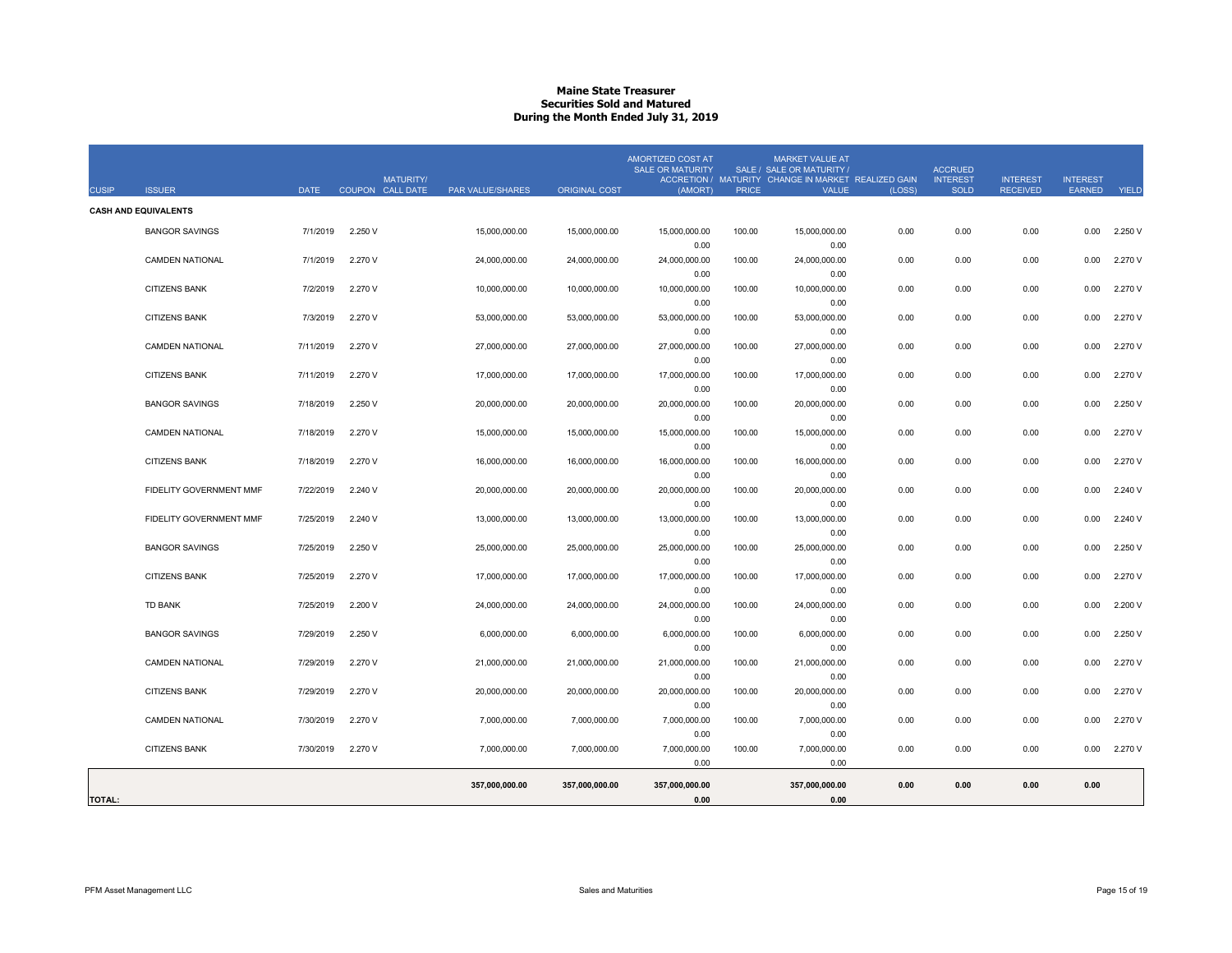#### **Maine State Treasurer Securities Sold and MaturedDuring the Month Ended July 31, 2019**

| <b>CUSIP</b>           | <b>ISSUER</b>                    | <b>DATE</b> |       | <b>MATURITY/</b><br>COUPON CALL DATE | <b>PAR VALUE/SHARES</b> | <b>ORIGINAL COST</b> | AMORTIZED COST AT<br><b>SALE OR MATURITY</b><br>(AMORT) | <b>PRICE</b> | <b>MARKET VALUE AT</b><br>SALE / SALE OR MATURITY /<br>ACCRETION / MATURITY CHANGE IN MARKET REALIZED GAIN<br><b>VALUE</b> | (LOSS) | <b>ACCRUED</b><br><b>INTEREST</b><br><b>SOLD</b> | <b>INTEREST</b><br><b>RECEIVED</b> | <b>INTEREST</b><br>EARNED | <b>YIELD</b> |
|------------------------|----------------------------------|-------------|-------|--------------------------------------|-------------------------|----------------------|---------------------------------------------------------|--------------|----------------------------------------------------------------------------------------------------------------------------|--------|--------------------------------------------------|------------------------------------|---------------------------|--------------|
|                        | <b>CERTIFICATES OF DEPOSIT</b>   |             |       |                                      |                         |                      |                                                         |              |                                                                                                                            |        |                                                  |                                    |                           |              |
|                        | <b>BANGOR SAVINGS</b>            | 7/15/2019   |       | 2.350 7/15/2019                      | 30,000,000.00           | 30,000,000.00        | 30,000,000.00<br>0.00                                   | 0.00         | 30,000,000.00<br>0.00                                                                                                      | 0.00   | 0.00                                             | 36,719.90                          | 26,928.23                 | 2.35         |
| <b>TOTAL:</b>          |                                  |             |       |                                      | 30,000,000.00           | 30,000,000.00        | 30,000,000.00<br>0.00                                   |              | 30,000,000.00<br>0.00                                                                                                      | 0.00   | 0.00                                             | 36,719.90                          | 26,928.23                 |              |
| <b>U.S. TREASURIES</b> |                                  |             |       |                                      |                         |                      |                                                         |              |                                                                                                                            |        |                                                  |                                    |                           |              |
|                        | 912828WW6 US TREASURY            | 7/31/2019   | 1.625 | 7/31/2019                            | 25,000,000.00           | 24,806,640.63        | 25,000,000.00<br>19,512.25                              | 100.00       | 25,000,000.00<br>13,025.00                                                                                                 | 0.00   | 0.00                                             | 203,125.00                         | 33,667.13                 |              |
| <b>TOTAL:</b>          |                                  |             |       |                                      | 25,000,000.00           | 24,806,640.63        | 25,000,000.00<br>19,512.25                              |              | 25,000,000.00<br>13.025.00                                                                                                 | 0.00   | 0.00                                             | 203,125.00                         | 33,667.13                 |              |
|                        | <b>FEDERAL AGENCY SECURITIES</b> |             |       |                                      |                         |                      |                                                         |              |                                                                                                                            |        |                                                  |                                    |                           |              |
| 3134GTFX6 FHLMC        |                                  | 7/8/2019    | 2.650 | 7/8/2019                             | 27,000,000.00           | 27,000,000.00        | 27,000,000.00<br>0.00                                   | 100.00       | 27,000,000.00<br>(1,323.00)                                                                                                | 0.00   | 0.00                                             | 178,875.00                         | 13,912.50                 |              |
| 3137EAEB1 . FHLMC      |                                  | 7/19/2019   | 0.875 | 7/19/2019                            | 15,000,000.00           | 14,949,900.00        | 15,000,000.00<br>874.50                                 | 100.00       | 15,000,000.00<br>12,135.00                                                                                                 | 0.00   | 0.00                                             | 65,625.00                          | 6,562.50                  |              |
| 3137EAEB1 FHLMC        |                                  | 7/19/2019   |       | 0.875 7/19/2019                      | 25,000,000.00           | 24,939,500.00        | 25,000,000.00<br>1,022.25                               | 100.00       | 25,000,000.00<br>20,225.00                                                                                                 | 0.00   | 0.00                                             | 109,375.00                         | 10,937.50                 |              |
| <b>TOTAL:</b>          |                                  |             |       |                                      | 67,000,000.00           | 66,889,400.00        | 67,000,000.00<br>1,896.75                               |              | 67,000,000.00<br>31,037.00                                                                                                 | 0.00   | 0.00                                             | 353,875.00                         | 31,412.50                 |              |
| <b>GRAND TOTAL:</b>    |                                  |             |       | \$                                   | 479,000,000.00          | 478,696,040.63       | 479,000,000.00<br>21.409.00                             |              | 479,000,000.00<br>44.062.00                                                                                                | 0.00   | 0.00                                             | 593,719.90                         | 92,007.86                 |              |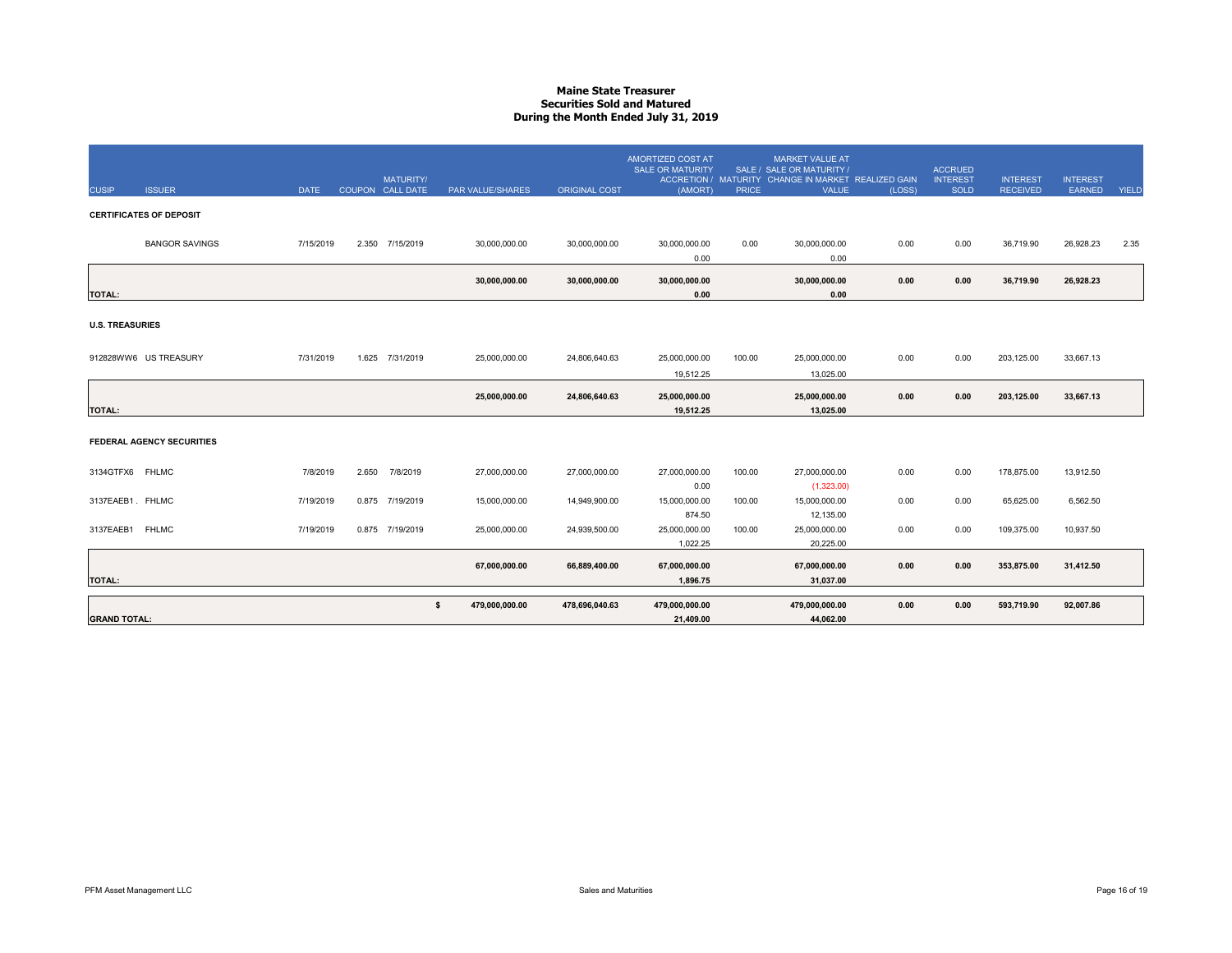#### **Maine State Treasurer Transaction Report For the Month Ended July 31, 2019**

|             |              |                    |                      |                                                    |                 |                         |                  |                 | TRANSACTION       |                   |
|-------------|--------------|--------------------|----------------------|----------------------------------------------------|-----------------|-------------------------|------------------|-----------------|-------------------|-------------------|
| <b>DATE</b> | <b>CUSIP</b> | <b>TRANSACTION</b> | <b>SECURITY TYPE</b> | <b>DESCRIPTION</b>                                 | <b>MATURITY</b> | <b>PAR VALUE/SHARES</b> | <b>PRINCIPAL</b> | <b>INTEREST</b> | <b>TOTAL</b>      | <b>BALANCE</b>    |
|             |              |                    |                      |                                                    |                 |                         |                  |                 |                   |                   |
| 7/1/2019    |              | <b>INTEREST</b>    | <b>CASH EQUIV</b>    | ANDROSCOGGIN                                       |                 | 0.00                    | 0.00             | 46,993.28       | 46,993.28         | 46,993.28         |
|             |              | <b>INTEREST</b>    | <b>CASH EQUIV</b>    | <b>BANGOR SAVINGS</b>                              |                 | 0.00                    | 0.00             | 36,749.59       | 36,749.59         | 83,742.87         |
|             |              | <b>SELL</b>        | <b>CASH EQUIV</b>    | <b>BANGOR SAVINGS</b>                              |                 | 15,000,000.00           | 15,000,000.00    | 0.00            | 15,000,000.00     | 15,083,742.87     |
|             |              | <b>INTEREST</b>    | <b>CASH EQUIV</b>    | <b>BATH SAVINGS</b>                                |                 | 0.00                    | 0.00             | 26,316.24       | 26,316.24         | 15,110,059.11     |
|             |              | <b>INTEREST</b>    | <b>CASH EQUIV</b>    | <b>BAR HARBOR</b>                                  |                 | 0.00                    | 0.00             | 39,214.77       | 39,214.77         | 15, 149, 273.88   |
|             |              | <b>INTEREST</b>    | <b>CASH EQUIV</b>    | <b>CAMDEN NATIONAL</b>                             |                 | 0.00                    | 0.00             | 103,534.33      | 103,534.33        | 15,252,808.21     |
|             |              | <b>SELL</b>        | <b>CASH EQUIV</b>    | <b>CAMDEN NATIONAL</b>                             |                 | 24,000,000.00           | 24,000,000.00    | 0.00            | 24,000,000.00     | 39,252,808.21     |
|             |              | <b>INTEREST</b>    | <b>CASH EQUIV</b>    | CITIZENS BANK                                      |                 | 0.00                    | 0.00             | 128,091.51      | 128,091.51        | 39.380.899.72     |
|             |              | <b>INTEREST</b>    | <b>CASH EQUIV</b>    | <b>FIRST NATIONAL</b>                              |                 | 0.00                    | 0.00             | 50,349.45       | 50,349.45         | 39,431,249.17     |
|             |              | <b>INTEREST</b>    | <b>CASH EQUIV</b>    | <b>TD BANK</b>                                     |                 | 0.00                    | 0.00             | 148,479.09      | 148,479.09        | 39,579,728.26     |
| 7/2/2019    |              | <b>SELL</b>        | <b>CASH EQUIV</b>    | <b>CITIZENS BANK</b>                               |                 | 10,000,000.00           | 10,000,000.00    | 0.00            | 10,000,000.00     | 49,579,728.26     |
| 7/3/2019    |              | <b>SELL</b>        | <b>CASH EQUIV</b>    | <b>CITIZENS BANK</b>                               |                 | 53,000,000.00           | 53,000,000.00    | 0.00            | 53,000,000.00     | 102,579,728.26    |
| 7/5/2019    | 3135G0S38    | <b>INTEREST</b>    | <b>INSTR</b>         | <b>FNMA</b>                                        | 1/5/2022        | 0.00                    | 0.00             | 150,000.00      | 150,000.00        | 102,729,728.26    |
| 7/8/2019    | 3134GTFX6    | <b>MATURITY</b>    | <b>INSTR</b>         | <b>FHLMC</b>                                       | 7/8/2019        | 27,000,000.00           | 27,000,000.00    | 178,875.00      | 27,178,875.00     | 129,908,603.26    |
|             | 912828XG0    | <b>BUY</b>         | <b>UST</b>           | <b>US TREASURY</b>                                 | 6/30/2022       | 27,241,523.44           | 27,241,523.44    | 12,472.83       | (27, 253, 996.27) | 102,654,606.99    |
|             |              | <b>BUY</b>         | <b>CASH EQUIV</b>    | <b>BANGOR SAVINGS</b>                              |                 | 15,000,000.00           | 15,000,000.00    | 0.00            | (15,000,000.00)   | 87,654,606.99     |
|             |              | <b>BUY</b>         | <b>CASH EQUIV</b>    | <b>BAR HARBOR</b>                                  |                 | 4,000,000.00            | 4,000,000.00     | 0.00            | (4,000,000.00)    | 83,654,606.99     |
|             |              | <b>BUY</b>         | <b>CASH EQUIV</b>    | <b>CITIZENS BANK</b>                               |                 | 13,000,000.00           | 13,000,000.00    | 0.00            | (13,000,000.00)   | 70,654,606.99     |
| 7/9/2019    |              | <b>BUY</b>         | <b>CASH EQUIV</b>    | <b>CAMDEN NATIONAL</b>                             |                 | 3,000,000.00            | 3,000,000.00     | 0.00            | (3,000,000.00)    | 67,654,606.99     |
| 7/10/2019   |              | <b>BUY</b>         | <b>CASH EQUIV</b>    | <b>CAMDEN NATIONAL</b>                             |                 | 32,000,000.00           | 32,000,000.00    | 0.00            | (32,000,000.00)   | 35,654,606.99     |
| 7/11/2019   |              | <b>SELL</b>        | <b>CASH EQUIV</b>    | <b>CAMDEN NATIONAL</b>                             |                 | 27,000,000.00           | 27,000,000.00    | 0.00            | 27,000,000.00     | 62,654,606.99     |
|             |              | <b>SELL</b>        | <b>CASH EQUIV</b>    | <b>CITIZENS BANK</b>                               |                 | 17,000,000.00           | 17,000,000.00    | 0.00            | 17,000,000.00     | 79,654,606.99     |
| 7/12/2019   |              | <b>BUY</b>         | <b>CASH EQUIV</b>    | <b>CAMDEN NATIONAL</b>                             |                 | 42,000,000.00           | 42,000,000.00    | 0.00            | (42,000,000.00)   | 37,654,606.99     |
|             |              | <b>BUY</b>         | <b>CASH EQUIV</b>    | <b>CITIZENS BANK</b>                               |                 | 42,000,000.00           | 42,000,000.00    | 0.00            | (42,000,000.00)   | (4,345,393.01)    |
| 7/15/2019   | 313379Q69    | <b>BUY</b>         | <b>INSTR</b>         | <b>FHLB</b>                                        | 6/10/2022       | 30,176,400.00           | 30,176,400.00    | 61,979.17       | (30, 238, 379.17) | (34, 583, 772.18) |
|             |              | <b>MATURITY</b>    | CD                   | <b>BANGOR SAVINGS</b>                              | 7/15/2019       | 30,000,000.00           | 30,000,000.00    | 36,719.90       | 30,036,719.90     | (4,547,052.28)    |
| 7/16/2019   |              | <b>BUY</b>         | <b>CASH EQUIV</b>    | <b>CAMDEN NATIONAL</b>                             |                 | 11,000,000.00           | 11,000,000.00    | 0.00            | (11,000,000.00)   | (15,547,052.28)   |
|             |              | <b>BUY</b>         | <b>CASH EQUIV</b>    | <b>CITIZENS BANK</b>                               |                 | 12,000,000.00           | 12,000,000.00    | 0.00            | (12,000,000.00)   | (27, 547, 052.28) |
| 7/17/2019   | 3137EAEE5    | <b>INTEREST</b>    | <b>INSTR</b>         | <b>FHLMC</b>                                       | 1/17/2020       | 0.00                    | 0.00             | 112,500.00      | 112,500.00        | (27, 434, 552.28) |
|             | 3137EAEE5    | <b>INTEREST</b>    | <b>INSTR</b>         | <b>FHLMC</b>                                       | 1/17/2020       | 0.00                    | 0.00             | 112,500.00      | 112,500.00        | (27, 322, 052.28) |
|             | 3137EAEE5    | <b>INTEREST</b>    | <b>INSTR</b>         | <b>FHLMC</b><br>FIDELITY GOVERNMENT                | 1/17/2020       | 0.00                    | 0.00             | 150,000.00      | 150,000.00        | (27, 172, 052.28) |
|             |              | <b>BUY</b>         | <b>CASH EQUIV</b>    | <b>MMF</b>                                         |                 | 33,000,000.00           | 33,000,000.00    | 0.00            | (33,000,000.00)   | (60, 172, 052.28) |
| 7/18/2019   |              | SELL               | <b>CASH EQUIV</b>    | <b>BANGOR SAVINGS</b>                              |                 | 20,000,000.00           | 20,000,000.00    | 0.00            | 20,000,000.00     | (40, 172, 052.28) |
|             |              | <b>SELL</b>        | <b>CASH EQUIV</b>    | <b>CAMDEN NATIONAL</b>                             |                 | 15,000,000.00           | 15,000,000.00    | 0.00            | 15,000,000.00     | (25, 172, 052.28) |
|             |              | SELL               | <b>CASH EQUIV</b>    | <b>CITIZENS BANK</b>                               |                 | 16,000,000.00           | 16,000,000.00    | 0.00            | 16,000,000.00     | (9, 172, 052.28)  |
| 7/19/2019   | 3135G0T45    | <b>BUY</b>         | <b>INSTR</b>         | <b>FNMA</b>                                        | 4/5/2022        | 14,994,450.00           | 14,994,450.00    | 81,250.00       | (15,075,700.00)   | (24, 247, 752.28) |
|             | 3137EAEB1    | <b>MATURITY</b>    | <b>INSTR</b>         | <b>FHLMC</b>                                       | 7/19/2019       | 15,000,000.00           | 15,000,000.00    | 65,625.00       | 15,065,625.00     | (9, 182, 127.28)  |
|             | 3137EAEB1    | <b>MATURITY</b>    | <b>INSTR</b>         | <b>FHLMC</b>                                       | 7/19/2019       | 25,000,000.00           | 25,000,000.00    | 109,375.00      | 25,109,375.00     | 15,927,247.72     |
|             | 9128287C8    | <b>BUY</b>         | <b>UST</b>           | <b>US TREASURY</b>                                 | 7/15/2022       | 24,945,312.50           | 24,945,312.50    | 4,755.43        | (24,950,067.93)   | (9,022,820.21)    |
|             |              | <b>BUY</b>         | <b>CASH EQUIV</b>    | <b>CAMDEN NATIONAL</b>                             |                 | 21,000,000.00           | 21,000,000.00    | 0.00            | (21,000,000.00)   | (30,022,820.21)   |
|             |              | <b>BUY</b>         | <b>CASH EQUIV</b>    | <b>CITIZENS BANK</b><br><b>FIDELITY GOVERNMENT</b> |                 | 20,000,000.00           | 20,000,000.00    | 0.00            | (20,000,000.00)   | (50,022,820.21)   |
| 7/22/2019   |              | SELL               | <b>CASH EQUIV</b>    | <b>MMF</b>                                         |                 | 20,000,000.00           | 20,000,000.00    | 0.00            | 20,000,000.00     | (30,022,820.21)   |
| 7/23/2019   |              | <b>BUY</b>         | <b>CASH EQUIV</b>    | <b>CAMDEN NATIONAL</b>                             |                 | 10,000,000.00           | 10,000,000.00    | 0.00            | (10,000,000.00)   | (40,022,820.21)   |
|             |              | <b>BUY</b>         | <b>CASH EQUIV</b>    | <b>CITIZENS BANK</b>                               |                 | 4,000,000.00            | 4,000,000.00     | 0.00            | (4,000,000.00)    | (44,022,820.21)   |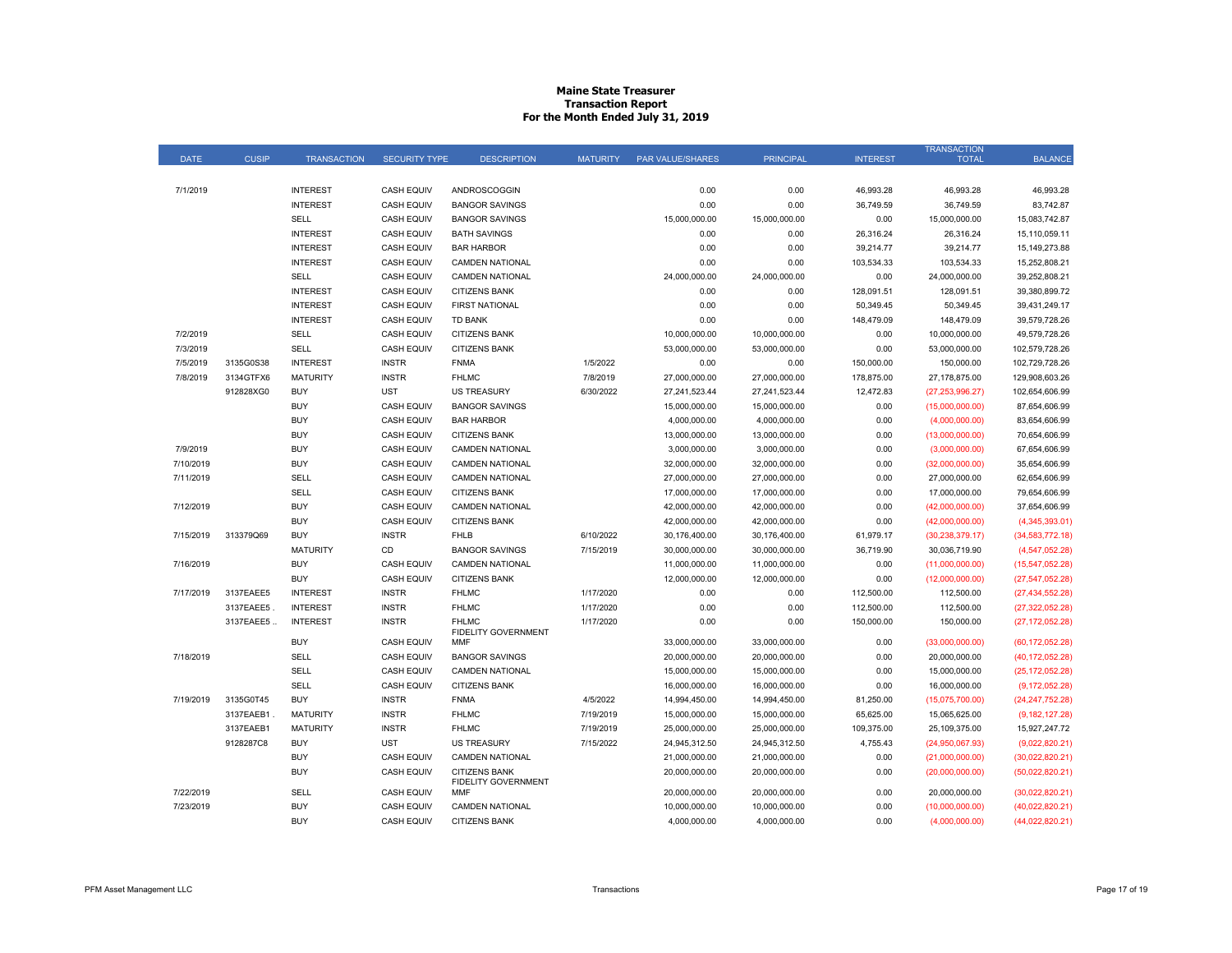#### **Maine State Treasurer Transaction Report For the Month Ended July 31, 2019**

|             |              |                    |                      |                                                     |                 |                         |                  |                 | <b>TRANSACTION</b> |                 |
|-------------|--------------|--------------------|----------------------|-----------------------------------------------------|-----------------|-------------------------|------------------|-----------------|--------------------|-----------------|
| <b>DATE</b> | <b>CUSIP</b> | <b>TRANSACTION</b> | <b>SECURITY TYPE</b> | <b>DESCRIPTION</b>                                  | <b>MATURITY</b> | <b>PAR VALUE/SHARES</b> | <b>PRINCIPAL</b> | <b>INTEREST</b> | <b>TOTAL</b>       | <b>BALANCE</b>  |
|             |              |                    |                      |                                                     |                 |                         |                  |                 |                    |                 |
| 7/24/2019   |              | <b>BUY</b>         | <b>CASH EQUIV</b>    | <b>BANGOR SAVINGS</b><br><b>FIDELITY GOVERNMENT</b> |                 | 7,000,000.00            | 7,000,000.00     | 0.00            | (7,000,000.00)     | (51,022,820.21) |
| 7/25/2019   |              | <b>SELL</b>        | <b>CASH EQUIV</b>    | <b>MMF</b>                                          |                 | 13,000,000.00           | 13,000,000.00    | 0.00            | 13,000,000.00      | (38,022,820.21) |
|             |              | <b>SELL</b>        | <b>CASH EQUIV</b>    | <b>BANGOR SAVINGS</b>                               |                 | 25,000,000.00           | 25,000,000.00    | 0.00            | 25,000,000.00      | (13,022,820.21) |
|             |              | SELL               | <b>CASH EQUIV</b>    | <b>CITIZENS BANK</b>                                |                 | 17,000,000.00           | 17,000,000.00    | 0.00            | 17,000,000.00      | 3,977,179.79    |
|             |              | SELL               | <b>CASH EQUIV</b>    | <b>TD BANK</b>                                      |                 | 24,000,000.00           | 24,000,000.00    | 0.00            | 24,000,000.00      | 27,977,179.79   |
| 7/26/2019   |              | <b>BUY</b>         | <b>CASH EQUIV</b>    | <b>BANGOR SAVINGS</b>                               |                 | 6,000,000.00            | 6,000,000.00     | 0.00            | (6,000,000.00)     | 21,977,179.79   |
|             |              | <b>BUY</b>         | <b>CASH EQUIV</b>    | <b>CITIZENS BANK</b>                                |                 | 22,000,000.00           | 22,000,000.00    | 0.00            | (22,000,000.00)    | (22,820.21)     |
| 7/29/2019   |              | SELL               | <b>CASH EQUIV</b>    | <b>BANGOR SAVINGS</b>                               |                 | 6,000,000.00            | 6,000,000.00     | 0.00            | 6,000,000.00       | 5,977,179.79    |
|             |              | <b>SELL</b>        | <b>CASH EQUIV</b>    | <b>CAMDEN NATIONAL</b>                              |                 | 21,000,000.00           | 21,000,000.00    | 0.00            | 21,000,000.00      | 26,977,179.79   |
|             |              | SELL               | <b>CASH EQUIV</b>    | <b>CITIZENS BANK</b>                                |                 | 20,000,000.00           | 20,000,000.00    | 0.00            | 20,000,000.00      | 46,977,179.79   |
| 7/30/2019   |              | <b>SELL</b>        | <b>CASH EQUIV</b>    | <b>CAMDEN NATIONAL</b>                              |                 | 7,000,000.00            | 7,000,000.00     | 0.00            | 7,000,000.00       | 53,977,179.79   |
|             |              | SELL               | <b>CASH EQUIV</b>    | <b>CITIZENS BANK</b>                                |                 | 7,000,000.00            | 7,000,000.00     | 0.00            | 7,000,000.00       | 60.977.179.79   |
| 7/31/2019   | 912828H52    | <b>INTEREST</b>    | <b>UST</b>           | <b>US TREASURY</b>                                  | 1/31/2020       | 0.00                    | 0.00             | 146,875.00      | 146,875.00         | 61,124,054.79   |
|             | 912828H52    | <b>INTEREST</b>    | <b>UST</b>           | <b>US TREASURY</b>                                  | 1/31/2020       | 0.00                    | 0.00             | 156,250.00      | 156,250.00         | 61,280,304.79   |
|             | 912828WW6    | <b>MATURITY</b>    | <b>UST</b>           | <b>US TREASURY</b>                                  | 7/31/2019       | 25,000,000.00           | 25,000,000.00    | 203,125.00      | 25.203.125.00      | 86,483,429.79   |
|             |              | <b>BUY</b>         | <b>CASH EQUIV</b>    | <b>CAMDEN NATIONAL</b>                              |                 | 25,000,000.00           | 25,000,000.00    | 0.00            | (25,000,000.00)    | 61,483,429.79   |
|             |              | <b>BUY</b>         | <b>CASH EQUIV</b>    | <b>CITIZENS BANK</b>                                |                 | 24,000,000.00           | 24,000,000.00    | 0.00            | (24,000,000.00)    | 37,483,429.79   |
|             |              | <b>INTEREST</b>    | <b>CASH EQUIV</b>    | <b>MISC INCOME</b>                                  |                 | 0.00                    | 0.00             | 2.58            | 2.58               | 37,483,432.37   |
|             |              |                    |                      |                                                     |                 |                         |                  |                 |                    |                 |



**37,483,432.37**

**-**

PFM Asset Management LLC **Example 2006** Page 18 of 19 and 2006 Page 18 of 19 and 2007 Transactions Page 18 of 19